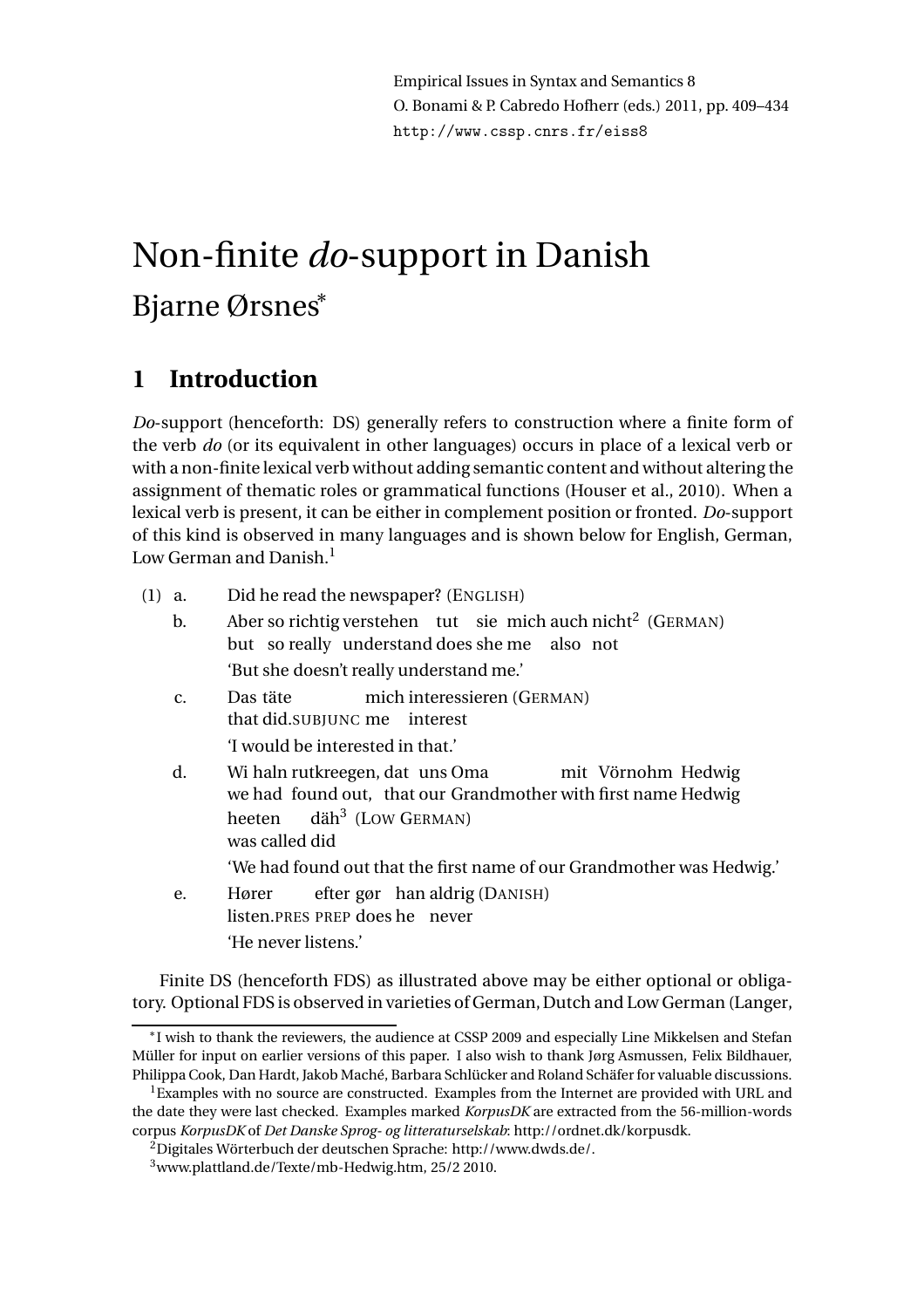2001; Schwarz, 2004). The *do*-verb and the lexical verb form a kind of verbal complex, but the construction does not semantically differ from a construction with the lexical verb in the same tense and mood as the  $do$ -verb, $<sup>4</sup>$  cf. the examples in (1c) and (1d).</sup> Optional DS is subject to dialectal variation and appears not to occur in Danish.

Obligatory FDS, however, is required by the rules of the grammar. It appears to be motivated by a need to have a finite verb in cases where the lexical V is prevented from appearing in the position of the finite verb. In English, obligatory DS is observed with inversion (1a), negation (2a), polarity focus (2b), ellipsis (2c) and VP-topicalization (2d).

- (2) a. He did not wash the dishes
	- b. He DID wash the dishes
	- c. He should wash the dishes. And he did
	- d. Wash the dishes he did

In Danish, obligatory FDS is observed when a VP goes "missing" not only due to fronting (3a) or elision (3b), but also due to pronominalization (3c) (Houser et al., 2010).

| $(3)$ a.       | Venter gør han ikke (FRONTING)<br>waits does he not                                   |
|----------------|---------------------------------------------------------------------------------------|
|                | 'He doesn't wait.'                                                                    |
| b.             | Han venter. Nej, han gør ej (ELLIPSIS)<br>he waits no he does not                     |
|                | 'He'll wait. No he won't.'                                                            |
| $\mathbf{C}$ . | Han venter. Nej, det gør han ikke (PRONOMINALIZATION)<br>he waits no that does he not |
|                | 'He is waiting. No he is not.'                                                        |

But the requirement to have a finite verb cannot be the whole story about *do*support. Also non-finite occurrences of *do*-support (in the following NFDS) are observed in English (Chalcraft, 2006; Kato and Butters, 1997; Miller, 2002; Sag, 2005).

(4) So far, everything that could go wrong has done<sup>5</sup>

However, contrary to FDS, NFDS is claimed to be optional, only to occur with VPellipsis, and to be restricted to British English (Miller, 2002).<sup>6</sup> Similarly, NFDS in Danish and Swedish is claimed to be optional and subject to other constraints than FDS (Houser et al., 2010; Platzack, 2008).

Concentrating on non-comparative clauses, the purpose of this paper is to show that NFDS in Danish is much more complex than previously assumed and that NFDS

<sup>&</sup>lt;sup>4</sup>Many explanations for the use of optional DS have been put forward in the literature. Cf. Langer (2001) for an overview.

 $5$ The Guardian, 26/5 2001. Example from Miller (2002, p. 2).

 $6$ Miller (2002) notes that NFDS is also observed in comparative clauses in American English. This use of NFDS appears to be poorly understood.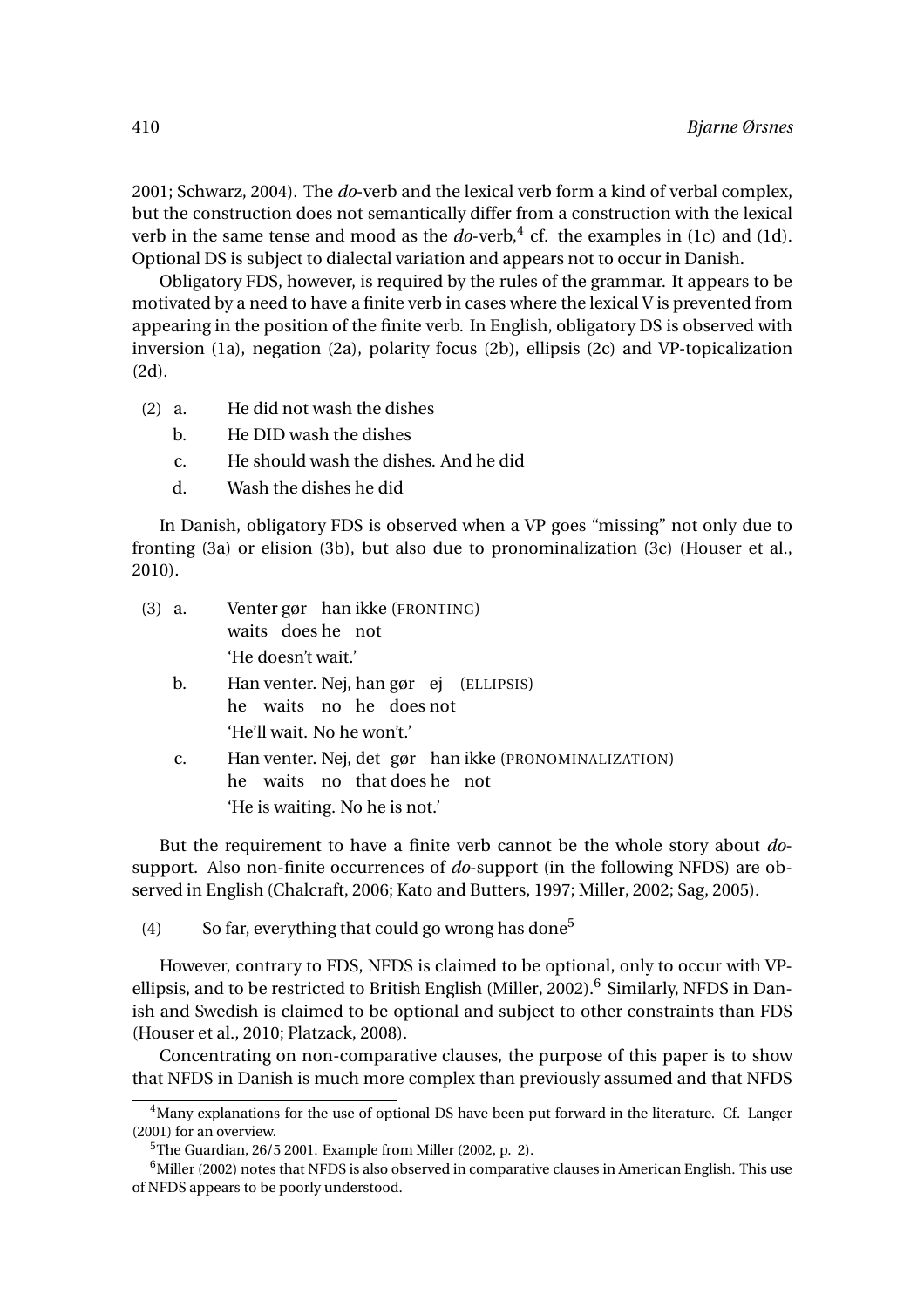sheds interesting light on the interaction between phrase structure and functional syntactic structure. NFDS occurs in the standard language and it is subject to subtle constraints making it obligatory in some contexts and optional in other contexts. And optional NFDS is not random. Clear preferences for the use of NFDS can be stated. The following examples all involving VP-pronominalization show cases where NFDS is optional (5a), strongly preferred (5b) and obligatory (5c).

- $(5)$  a. that use I plejer jeg (at gøre) to do.INF 'I usually do that.'
	- b. Peter undskylder, men det ville jeg ikke ??(gøre) Peter apologizes but that would I not do.INF 'Peter apologizes. I wouldn't do that.
	- c. Peter skal \*(gøre) det Peter must do.INF it 'Peter has to do it.'

Contrary to English, NFDS occurs in the very same syntactic environments as FDS with the exception of VP ellipsis where NFDS appears to be impossible (Houser et al., 2010). Starting from this observation, the analysis will show that NFDS serves to establish a canonical association of structure and function in the Danish clause, and that NFDS serves a crucial disambiguating function for verbs with both main verb and auxiliary-like readings. Furthermore the analysis will show that grammaticalized discourse functions such as Topic and Focus play a special role in the syntax, given that they are allowed to relax the requirement on canonical structure-function association - even in cases where a Topic is not in its canonical pre-verbal position.

The formal framework is that of Lexical-Functional Grammar(LFG) (Bresnan, 2001; Dalrymple, 2001; Falk, 2001). The proliferation of functional structure and constituent structure as two distinct levels of syntactic representation in LFG makes it particularly apt for stating the generalizations on NFDS uncovered in the present analysis.

## **2 The distribution of finite** *do***-support in Danish**

A brief discussion of FDS in Danish will provide the context for a discussion of NFDS, given that FDS appears to be more thoroughly investigated than NFDS.

In FDS a finite form of the verb *gøre* ('do') is inserted in place of a lexical verb. The following criteria apply to *do*-support (Jäger, 2006; Houser et al., 2010): 1) *do* and its complement belong to one tempus, aspect and modus domain 2) There is only one event, introduced by the complement of *do* 3) *do* does not influence the assignment of thematic roles 4) *do* does not influence the assignment of grammatical relations 5) *do* imposes no selectional restrictions on its complement. Thus the *do*-verb differs from the traditional class of temporal and passive auxiliaries in making no semantic contribution to the clause<sup>7</sup> and in not altering the assignment of thematic roles or grammatical relations.

 $7$  As we will see in section 4.2 this statement is not true in its full generality. There are examples where the use of non-finite *do*-support does have a semantic impact on the clause. But in these cases the use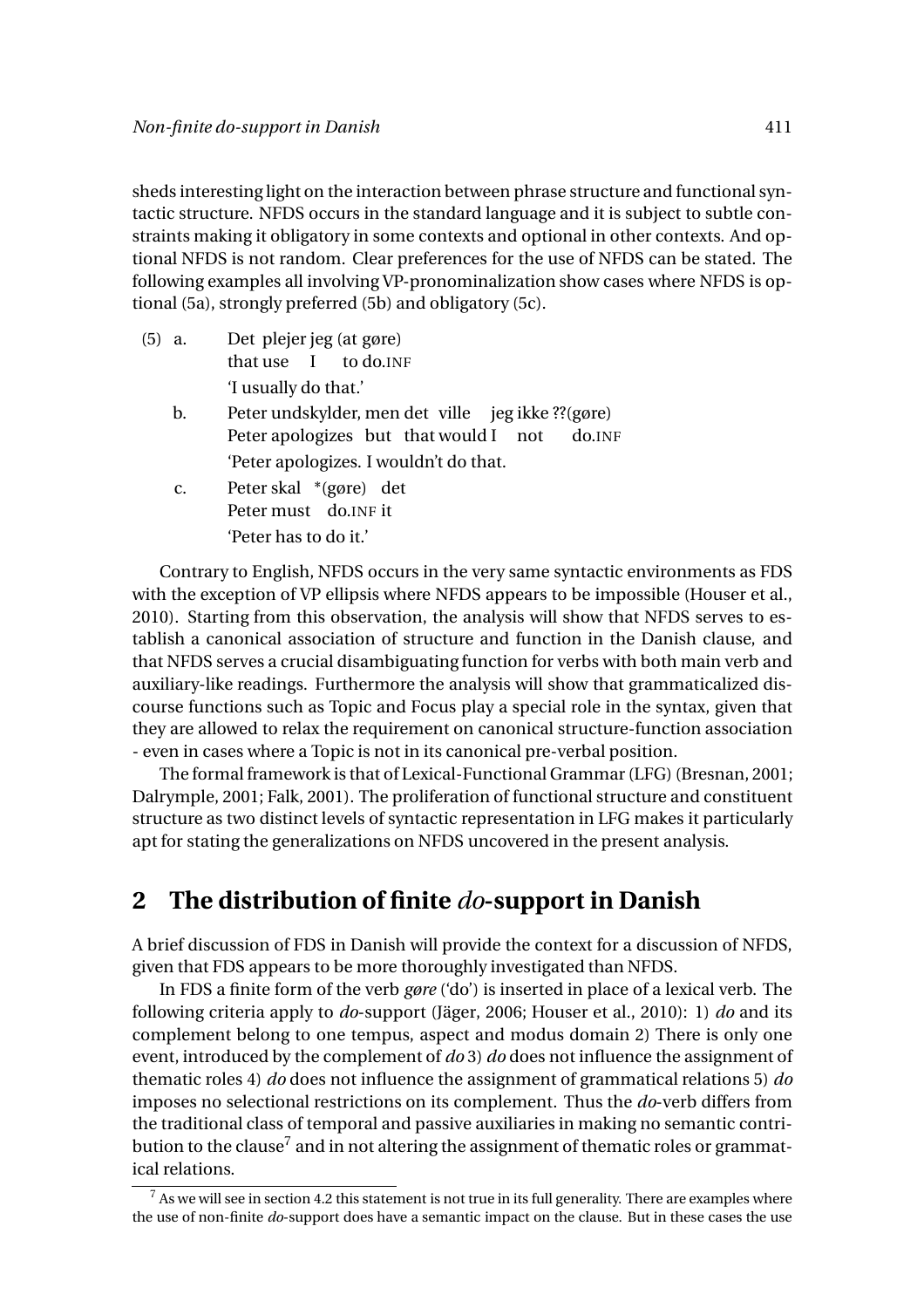In Danish, finite *gøre* ('do') never occurs with a verbal complement in complement position. FDS is observed in three syntactic environments where *do*-suport is obligatory: VP-topicalization, VP pronominalization and VP ellipsis (Houser et al., 2010). Cf. the following examples.

| $(6)$ a. |    | gør de ikke <sup>8</sup> (TOPICALIZATION)<br>Nej, pynter       |
|----------|----|----------------------------------------------------------------|
|          |    | No decorate.PRES do they not                                   |
|          |    | 'No, they are not actually decorating.'                        |
| b.       |    | Han siger han ikke gjorde det med vilje<br>(PRONOMINALIZATION) |
|          |    | he says he not did it on purpose                               |
|          |    | 'he says he did not do it on purpose.'                         |
|          | c. | Han påstod, at jeg gjorde (ELLIPSIS)                           |
|          |    | he claimed that I did                                          |

VP topicalization as illustrated in (6a) is a marked construction occurring in both root and embedded clauses. The VP with all its complements (but excluding leftadjoined adverbials, cf. Platzack (2008)) occurs in the prefield (SPEC of CP). The verb is either a bare infinitive or it carries the same tense as the finite support verb, as shown in (6a).

VP pronominalization is illustrated in (6b) for the pronoun *det*('it'). Other VP pronominals are the relative/interrogative *hvad* ('what') and *hvilket* ('which') or a relative zero pronoun, as shown in (7).

(7) Her var det frivilligt at sende svar here was it optional to send answer in what / which / as ind, hvad / hvilket / som 746 gjorde.<sup>9</sup> 746 did 'it was optional to hand in an answer, what 746 did.'

There is an important difference betweeen VP-Pronominalization in English and Danish. In English, VP-pronominalization is claimed not to involve *do*-support, but rather the main verb *do* since it is impossible with non-eventive verbs (Miller, 2000, p. 4). In Danish, VP pronominalization fulfills all the criteria for *do*-support: it adds no semantic content, it does not change the assignment of thematic roles to syntactic functions and it imposes no selectional restrictions on the antecedent of the VPanaphor. VP anaphors are also possible with antecedents containing non-eventive verbs as in (8).

(8) Peter elsker lasagne, og det gør Louise også Peter loves lasagna and that does Louise also 'Peter loves lasagna and so does Louise.'

Moreover, Houser et al. (2007) have shown that VP anaphors of the kind shown in (6b) and (7) are overt surface anaphors making their internal structure visible to syntax. Anaphoric reference to an antecedent contained in the anaphor is possible (9a), and structural identity between the antecedent and anaphor is required (9b). Cf.

of NFDS brings out a specific reading of the governing verb rather than contributing semantic content itself.

 $8$ www.hedemarken.dk, 25/2 2010.

<sup>&</sup>lt;sup>9</sup>Modification of an example from KorpusDK.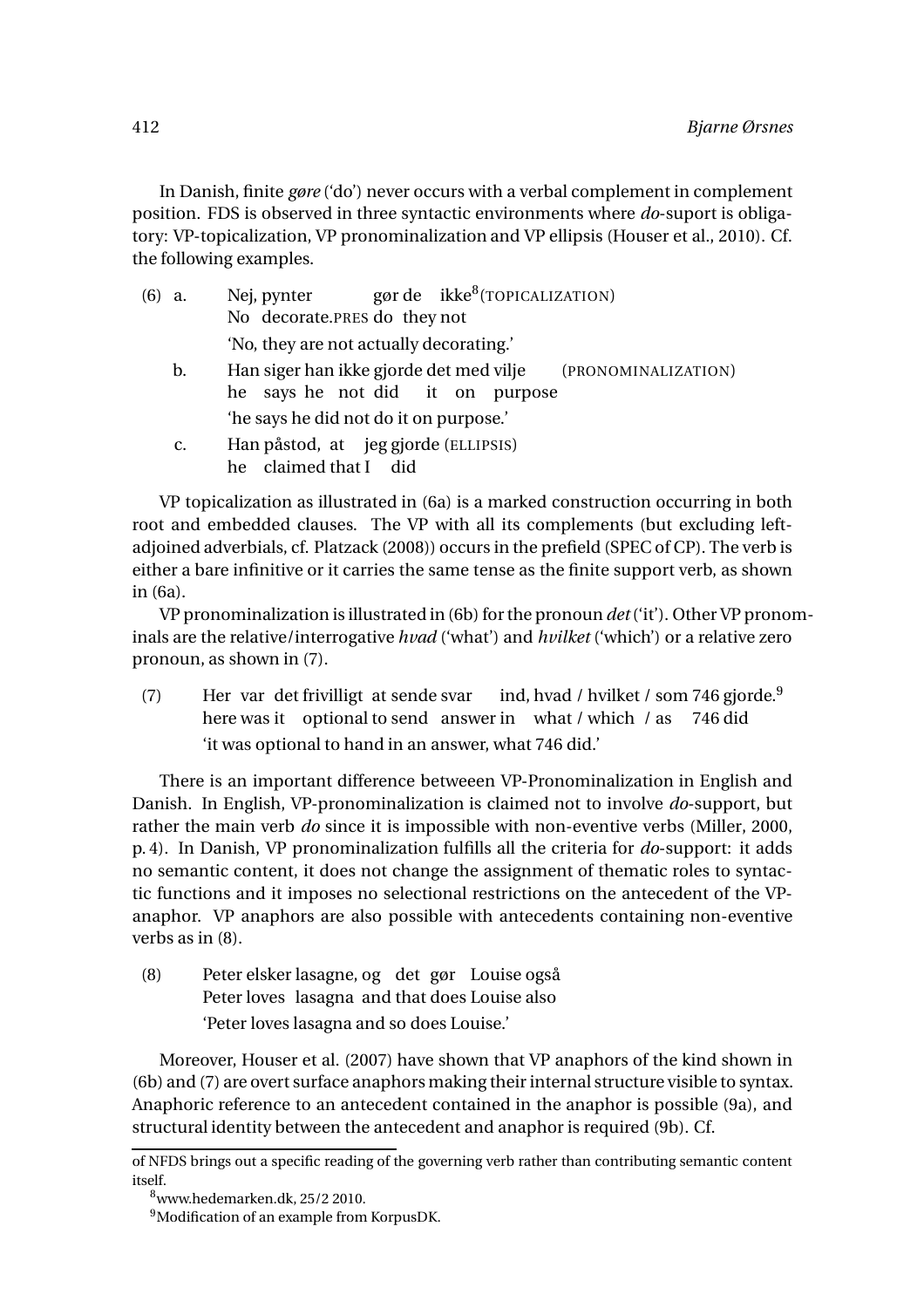$(9)$  a. I har aldrig redet på en kamel, men det har Ivan og han siger, at have never ridden on a camel but that has Ivan and he says that den stank forfærdeligt<sup>10</sup> it stank terribly

'I've never ridden a camel, but Ivan has and he says it stank terribly.'

b. \* Jeg ville hænge hesteskoen I would hang horseshoe.DEF over door.DEF and that does it over døren og det gør den nu<sup>11</sup> now 'I wanted to hang the horseshoe over the door and it is hanging there now.'

VP pronominalization is the most frequent environment for *do*-support in Danish. In general, Danish appears to use VP pronominalization where English uses VP ellipsis.

In VP ellipsis, the complement of *gøre* ('do') is missing all together as shown in (6c). As compared to English, VP ellipsis is highly restricted in Danish. VP ellipsis is observed in elliptical clauses and in sentential tags forming questions or affirming the polarity of the host clause  $12$ 

| (10) |                                            | Jeg snød ikke, men Peter sagde jeg gjorde |  |  |  |  |  |  |  |
|------|--------------------------------------------|-------------------------------------------|--|--|--|--|--|--|--|
|      |                                            | I cheated not but Peter said I did        |  |  |  |  |  |  |  |
|      | 'I wasn't cheating, but Peter said I was.' |                                           |  |  |  |  |  |  |  |

(11) Han snyder, he is cheating, does he / does he not gør han / gør han ikke? 'he is definitely cheating / he is cheating, isn't he?'

Dislocation, pronominalization or elision of the VP results in the lack of a finite verb and FDS appears to fullfil a requirement for a finite verb in a clause. This requirement may be given different formulations according to the specific theoretical assumptions: inflectional features must be spelled-out in cases where the inflectional features cannot be associated with a lexical verb (Roberts, 1985, a.o), all projections must contain a lexically filled (extended) head (Bresnan, 2000), or little V must be spelled-out (Platzack, 2008). A recent proposal by (Houser et al., 2010) assumes that the support verb is a special kind of auxiliary which is defective in the sense that it has a restricted destribution and that it only subcategorizes for a pronominal vP which can be either overt or covert. In ellipsis and VP topicalization the support verb combines with a

- (i) Jeg snød I cheated not but Peter said I did ikke, men Peter sagde jeg gjorde / snød / cheated 'I wasn't cheating, but Peter said I was.'
- (ii) Han kommer, gør / \*kommer han ikke? he is coming, does / comes he not? 'he is coming, isn't he?'

The consequences of this observation must be left for future research.

<sup>10</sup>Example from Houser et al. (2006).

<sup>&</sup>lt;sup>11</sup>Example from Houser et al. (2006).

<sup>12</sup> Halliday and Hasan (1976) make a distinction between substituting *do* and the verbal operator *do* (p. 129). In Danish, no substitution of *gøre* ('do') with a lexical verb is possible in VP topicalization and VP Pronominalization. VP ellipsis splits as to whether substitution is possible. Sentential tags do not allow substitution, but bona-fide elliptical constructions do allow substitution, as do comparative clauses.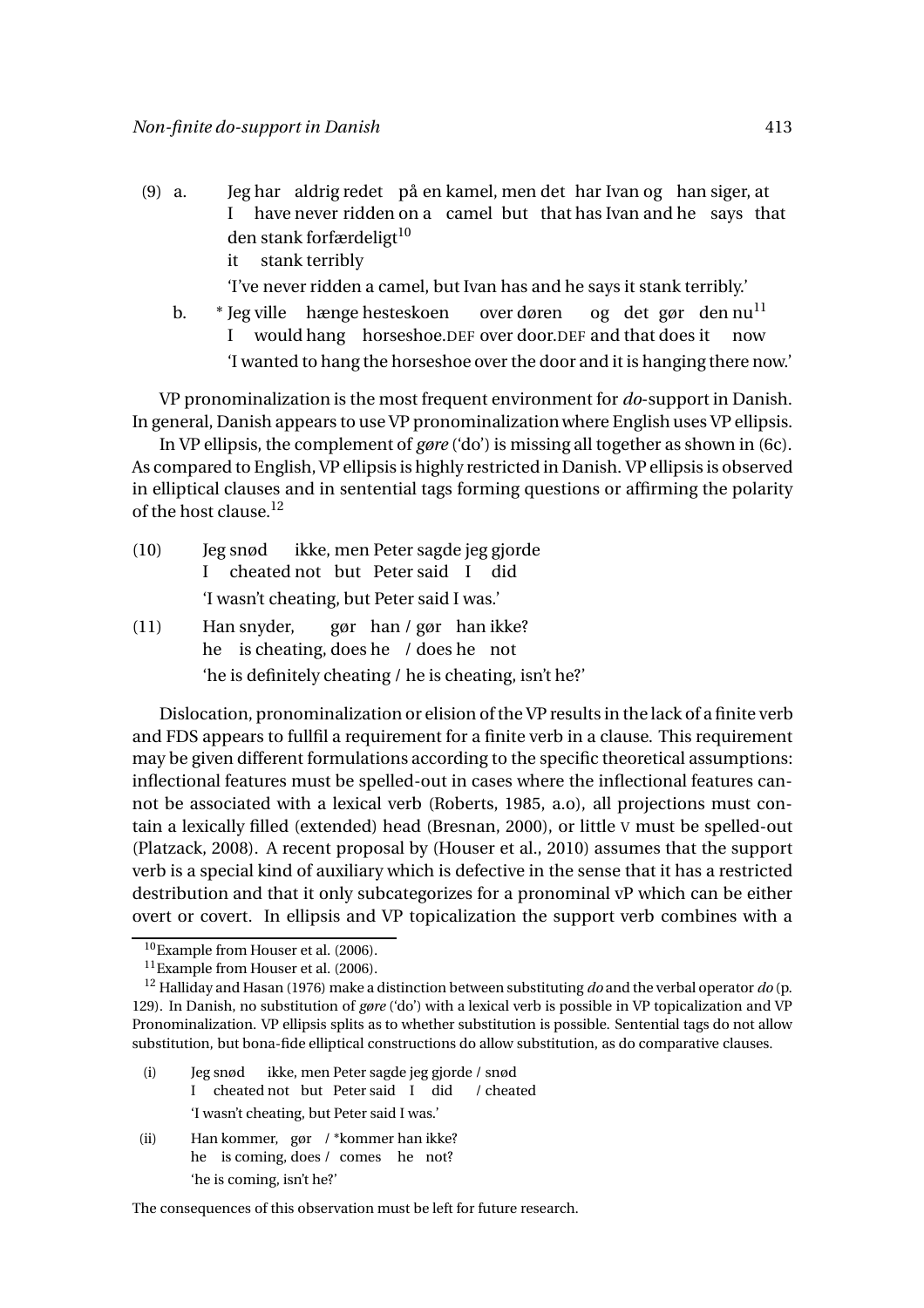covert pronominal. In the latter case the topicalized VP is adjoined to CP and coindexed with the covert pronominal in SPEC of CP. I will return to a discussion of the nature of the verb *gøre* ('do') in section 5.

## **3 The Distribution of non-finite** *do***-support in Danish**

In standard Danish, *do*-support is also observed in all environments where non-finite verbs occur. Non-finite *do*-support is not only observed in non-finite complements of predicates, but also in non-finite root clauses such as *wh*-root infinitivals.13This suggests that the presence of finiteness cannot be the crucial licensing factor for *do*support in general.

(12) Skuespilleren Flemming Jensen elsker at rejse, så [hvorfor ikke gøre det] actor.DEF Flemming Jensen loves to travel, so why not do it samtidig simultaneously with that you work med, at man arbejder.<sup>14</sup> 'The actor Flemming Jensen loves to travel, so why not do so and work at the same time.'

NFDS is, however, most frequently observed in the non-finite complements of verbs, as shown below for the raising verb *pleje* ('tend to').

(13) Peter besvimede / protesterede / manglede. Det plejer han ikke at gøre. Peter fainted / protested / was missing that uses he not to do 'Peter fainted / protested / was missing. That is unusual for him.'

As expected, NFDS is also observed in the non-finite complement of non-verbal predicates, i.e. adjectives, nouns and prepositions as shown for the adjective *forkert* ('wrong') below.

 $(14)$ I mener ikke, at børn think not that children of 12 years shall be put to jail på 12 år skal sættes i fængsel. Det synes that think jeg ville – være ganske forkert at gøre.<sup>15</sup> I would be totally wrong to do 'I don't think that children of 12 years of age should be put to jail. That would be a completely wrong thing to do.'

The present discussion, however, will concentrate exclusively on NFDS in complements of verbal predicates as illustrated in (13).

The occurrence of non-finite *do* in (13) fulfills the criteria for *do*-support, outlined above: only one event is introduced and no changes in the assignment of thematic roles or grammatical relations is observed. Furthermore, the non-finite *do* imposes no selectional restrictions on its complement, i.e. on the fronted complement VP or the

<sup>13</sup>Given that *wh*-root infinitivals always receive a directive interpretation (Reis, 2003), *do*-support is only observed with action verbs in *wh*-root infinitivals.

 $14$ KorpusDK

 $15$ KorpusDK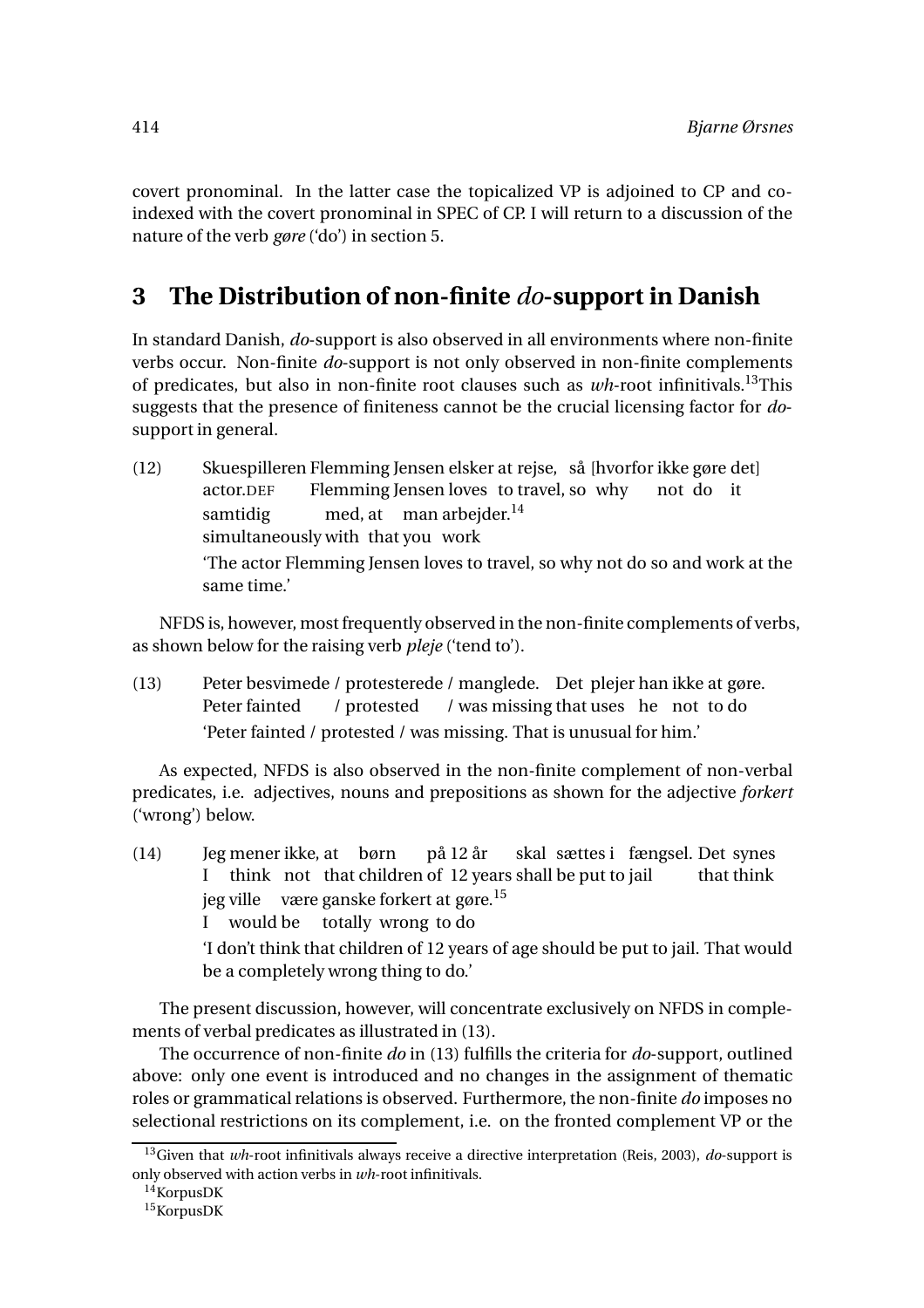antecedent of the VP anaphor. In (13) the antecedent VP contains an unaccusative, an unergative and a non-eventive verb respectively.

Also syntactically there are no restrictions on what kind of verbs license NFDS. NFDS is observed with all kinds of verbs taking non-finite complements: auxiliaries, modals, raising and control verbs. Cf.

| $(15)$ a.      | Det havde han ikke gjort (AUXILIARY)               |
|----------------|----------------------------------------------------|
|                | that had he not done                               |
| b.             | Det skulle han ikke gøre (MODAL)                   |
|                | that should he not do                              |
| $\mathbf{c}$ . | Det plejer han ikke at gøre (RAISING)              |
|                | that uses he not to do                             |
|                | $\Gamma$ not noted han at gare $(\text{CONTport})$ |

d. Det nægtede han at gøre (CONTROL) that refused he to do

NFDS is observed in almost the same syntactic environments as FDS. It occurs with VP topicalization and with VP pronominalization. But crucially it is not licensed in VP ellipsis. I will consider each of these environments in turn.

#### **3.1 NFDS with VP-topicalization**

NFDS occurs with VP topicalization in both root sentences and embedded sentences.<sup>16</sup> The VP with all internal complements (excluding left-adjoined adjuncts) is fronted to the position to the immediate left of the finite verb.

- (16) a. See look.INF at her paa hende syntes han ikke at goere<sup>17</sup> seemed he not to do 'He didn't seem to be looking at her.'
	- b. Døbt baptised have they always done but the whole ghost's reward har de altid gjort, men Helligåndens belønning har have de aldrig modtaget<sup>18</sup> they never received

'They have always been baptising, but the reward of the holy ghost they never received.'

c. Jeg vil I would say that buy it would I never do sige, at  $\;$  købe den ville  $\;$  jeg aldrig gøre $^{19}$ 'Buy it, I don't think I would ever do that.'

As with FDS the V of the topicalized VP is either a bare infinitive as in (16a) or it has the same morpho-syntactic form as the *do*-verb, cf. (16b) and (16c).<sup>20</sup>

 $16$ Embedded topicalization is observed in embedded V2-sentences, cf. e.g. Vikner (1995).

<sup>17</sup>www.adl.dk/adl\_pub/.../AsciiPgVaerk2.xsql?, 3/3 2010.

<sup>18</sup>www.yaohushua.dk/HELLIGGOERELSE.pdf, 25/2 2010.

<sup>19</sup>www.min-mave.dk, 25/2 2010.

 $^{20}$  Topicalized VPs may be bare infinitives even though the governing verb requires a full infinitive with *at* ('to'). Cf. Hansen (1967) who gives the example in (i) from Nis Petersen, *Muleposen*, 1942 (Hansen,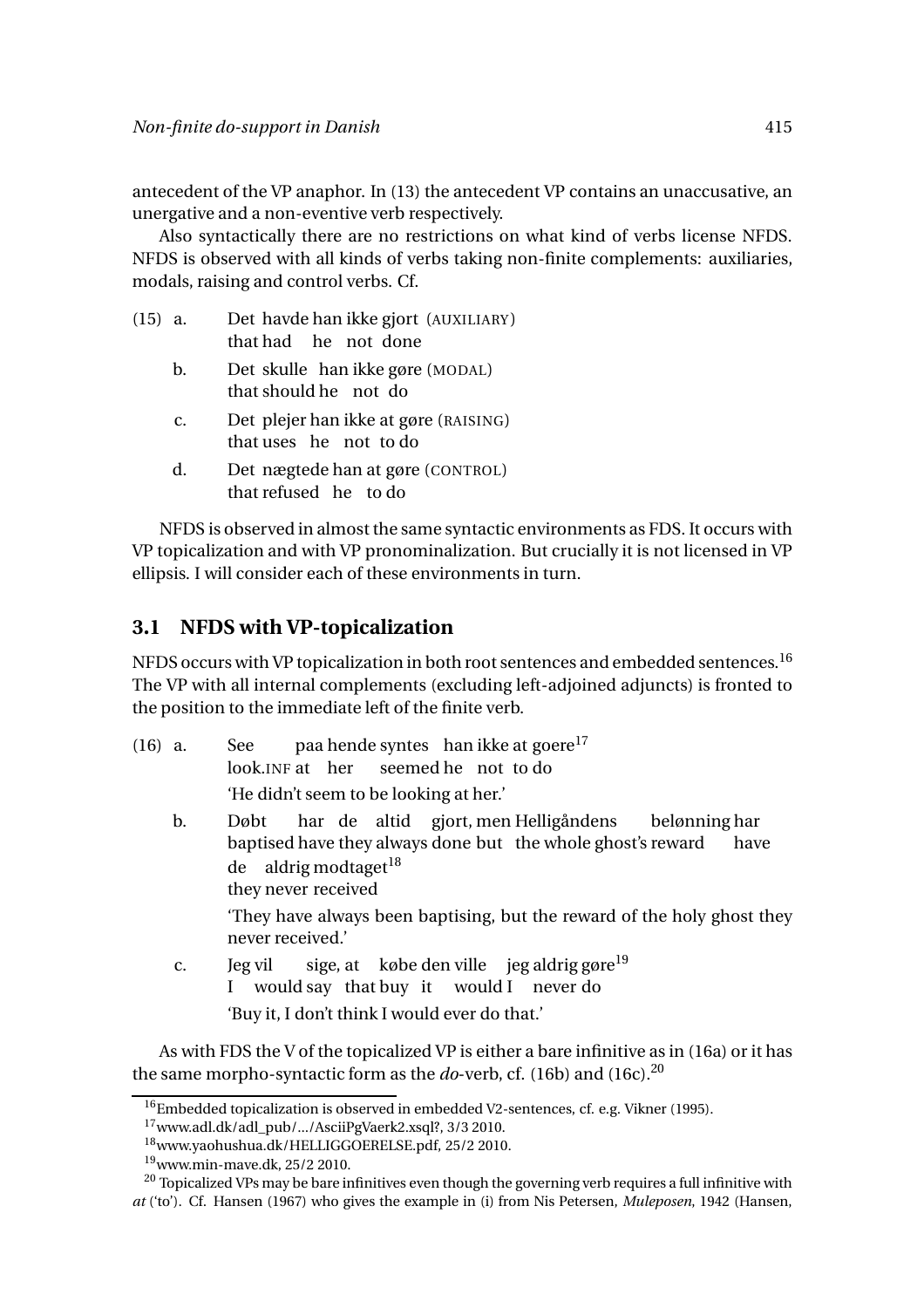In conjunction with VP-topicalization,NFDS is always optional, but the use of NFDS is not entirely random. NFDS is strongly preferred with auxiliaries and verbs with auxiliary-like readings. I will return to this point in section 4.2.

#### **3.2 NFDS with VP-anaphors**

NFDS is most frequently observed with VP pronominalization as also noted for FDS. NFDS is used with the same kind of surface VP anaphors as are observed with FDS. Cf. the following examples.

- $(17)$ now mention you Jerry what I not would have done so as not to hurt nævner du Jerry, hvad jeg ikke ville have gjort, for ikke at såre hans familie<sup>21</sup> his family 'Now you mention Jerry, which I wouldn't have done, so as to not hurt his family.'
- (18) Det skulle han ikke have gjort<sup>22</sup> that should he not have done 'He shouldn't have done that.'

NFDS is either optional or obligatory in conjunction with VP-pronominalization. The gross generalization is that *do*-support is optional when the anaphor precedes the verbal head and it is obligatory when the anaphor follows the verbal head.<sup>23</sup> But even when NFDS is optional, the use of NFDS is not entirely random, as also noted for NFDS with VP topicalization. There are cases where NFDS is strongly preferred even with fronted VP anaphors, and similarly there are cases where NFDS is optional even with postverbal VP anaphors. All these intricate cases will be dealt with below.

1967, p. 70). *lære* ('to learn') otherwise selects a full infinitive with *at* ('to').

(i) Synge lærte han sing.INF learned he 'As for singing, he learned to do so.'

A bare infinitive, however, is only possible with verbs taking infinitival complements. A bare infinitive is not possible with participial complements of auxiliaries, contrary to English (Bresnan, 2001, p. 18). Cf.

(ii) \*Læse read.INF / read.PERFPART book.DEF has he / læst bogen har han 'He has indeed read the book.'

This set of facts suggest that there is crucial difference categorial difference between true auxiliaries and the support verb *gøre* ('do') as discussed in section 5.

<sup>21</sup>onlinedebat.religion.dk/showflat.php?Number=50173, 3/3 2010.  $^{22}\mbox{KorpusDK}$ 

<sup>23</sup>Since interrogative and relative anaphors always precede their verbal head (apart from *wh-in-situ*questions), NFDS is most often optional with *hvad* ('what'), *hvilket* ('which') and *som* ('that').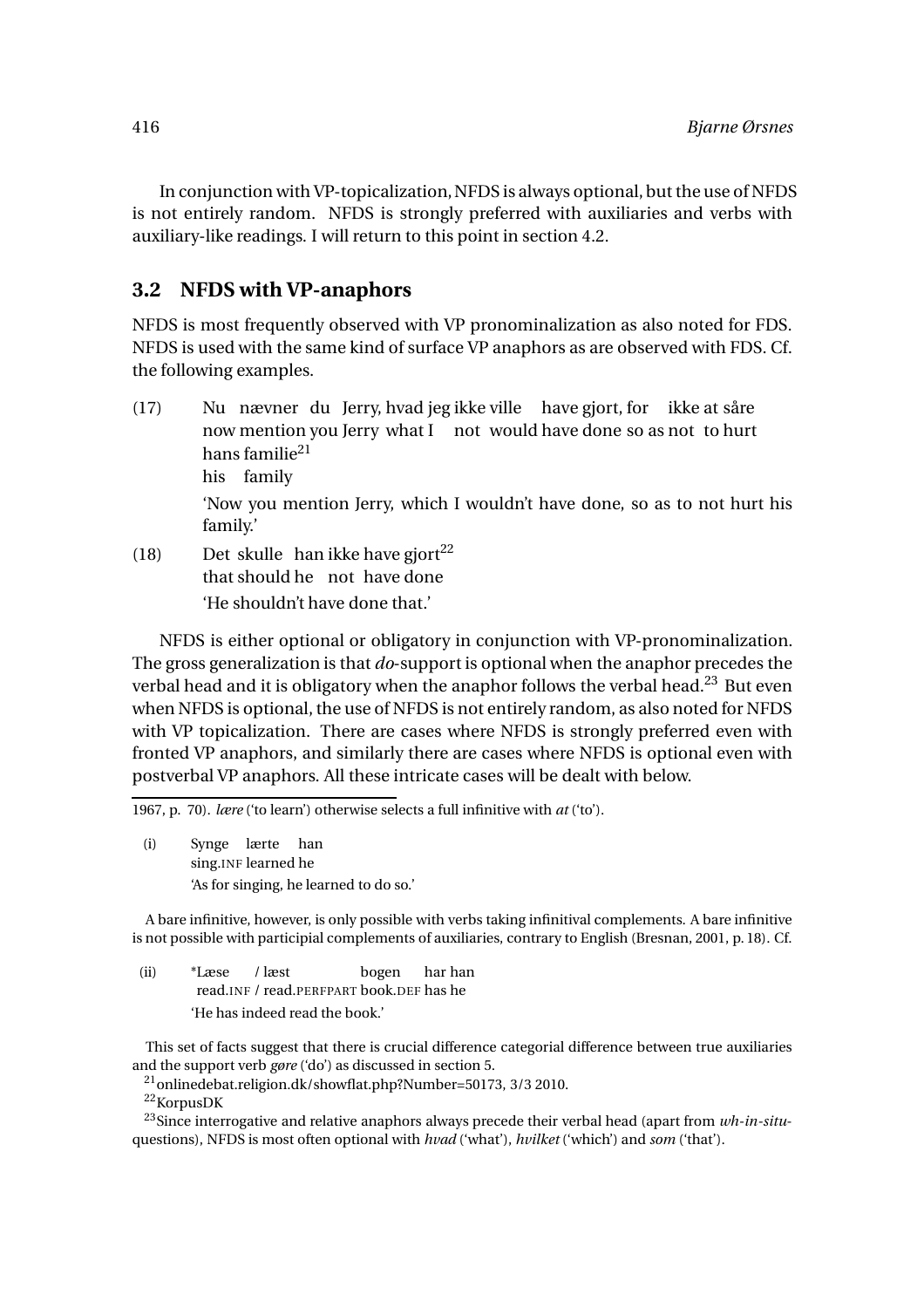#### **3.3 NFDS and VP ellipsis**

While FDS and NFDS pattern in their ability to occur with VP topicalization and VP anaphora, there are crucial differences between the two kinds of *do*-support as regards VP ellipsis. In general, NFDS does not appear to occur with VP ellipsis, neither in full clauses nor in sentence tags. Cf. the following examples.

| $(19)$ a. |    | Du skal arbejde hele natten. Nej, jeg skal ej (*gøre).                                     |  |  |  |  |  |  |
|-----------|----|--------------------------------------------------------------------------------------------|--|--|--|--|--|--|
|           |    | you must work all night.DEF no I must not do                                               |  |  |  |  |  |  |
|           |    | 'You'll have to work all night. No, I won't.'                                              |  |  |  |  |  |  |
|           | b. | Du har snydt hele tiden, har du (*gjort).<br>you have cheated whole time.DEF have you done |  |  |  |  |  |  |
|           |    | 'You have been cheating the whole time, have you.'                                         |  |  |  |  |  |  |

This generalization is challenged by comparative clauses where we do find NFDS in what appears to be elliptical structures. Cf. the following examples illustrating participial as well as infinitival *do*-support.

- $(20)$ Per Toftlund lived in same hotel as Teddy had done some days Toftlund boede på samme hotel, som Teddy havde gjort nogle dage tidligere.<sup>24</sup> earlier 'P.T. lived in the same hotel, as Teddy had a couple of days earlier.'
- (21) Hvis der lægges vægt if there is paid attention to quite different things than one tends to på helt andre ting end man plejer at gøre.<sup>25</sup>

'If you pay attention to quite different things than you usually do.'

These cases, however, appear not to be elliptical structures, but to be instances of structures with an optional (dislocated) comparative complement and a 0-relativizer respectively. In comparative clauses involving *end* ('than'), it is always possible to interpolate the comparative complement *hvad* ('what').

(22) han sover mere end (hvad) han plejer at gøre / sove he sleeps more than what he uses to do / sleep 'He sleeps more than he uses to.'

Examples such as (22) suggest that we are dealing with an optional dislocated complement and not with an elliptical structure. In equality comparative clauses as in (20) the comparative clause is a relative clause. For this kind of relative clauses with *som* ('that') there are two possible analyses: either *som* occurs with a 0-relativizer, or *som* ('that') is an invariant operator (Mikkelsen, 2002). In either case we are not dealing with an elliptical structure, but with VP-pronominalization. So comparative clauses do not constitute a counter-example to the claim that NFDS is not licensed with VP-ellipsis.

do

<sup>24</sup>Leif Davidsen: *De gode søstre*. Copenhagen: Lindhardt og Ringhof, p. 149. Example from Houser et al. (2010).

<sup>25</sup>KorpusDK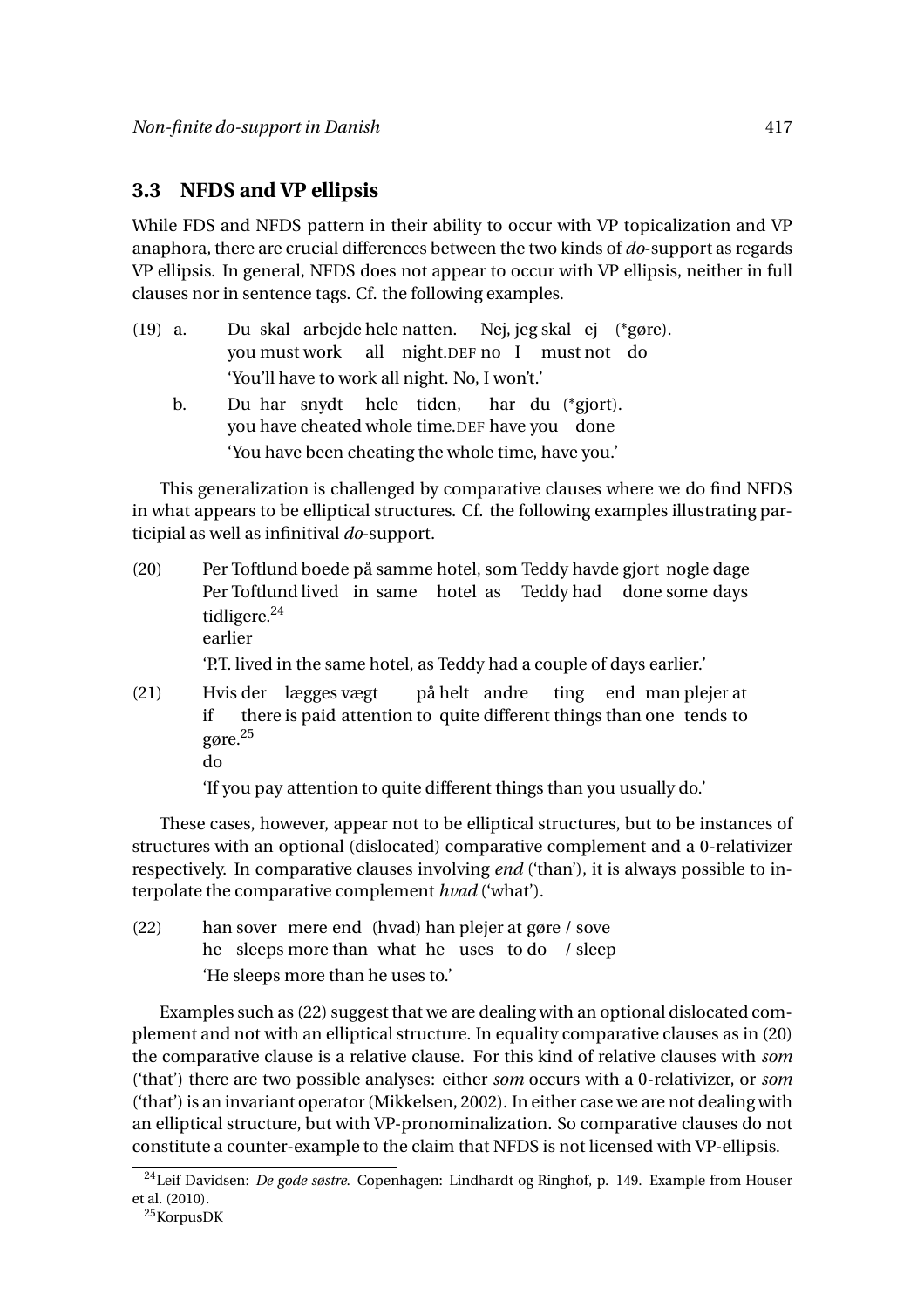Houser et al. (2010) provide another example of an elliptical structure. Also conditional clauses appear to allow elliptical structures with NFDS. Cf. the following example from Houser et al. (2010):

 $(23)$ now fish I not after a partner but if I had done had I most fisker jeg ikke efter en partner. Men hvis jeg havde gjort, havde jeg helt klart certainly ... ... 26

'Now I am not looking for a partner, but if I were, I would definitely ...'

These examples lead Houser et al. (2010) to the conclusion that only infinitival *gøre* ('do') never licenses VP ellipsis, while participial *gøre* ('do') does license VP ellipsis. And indeed NFDS in conditional clauses with infinitival *gøre* ('do') is degraded compared to the example above.

 $(24)$ now must I not myself work skal jeg ikke selv arbejde, men hvis jeg skulle (\*gøre), ... but if I must work 'Now I don't have to work myself but if I had to.'

But still the exact conditions for VP ellipsis with participial *gøre* ('do') are obscure. The following example is much worse than (23).

(25) ??/\* Peter svigter Peter lets down never if aldrig. Hvis han har gjort, bliver jeg overrasket he has done become I surprised 'Peter never lets you down. If he has, I'll be surprised.'

In a similar vein, conditional clauses with infinitival *gøre* ('do') do not appear to be totally impossible.

(26) ? Du dumper ikke. Men hvis du skulle gøre, prøver du bare igen you fail not but if you should do try you just again 'You don't fail. But if you do, you just give it another try.'

What this boils down to is that NFDS with VP ellipsis is only observed in conditional clauses and under circumstances that appear to be poorly understood. In this way NFDS does indeed behave differently than FDS as regards VP ellipsis. But for the remainder I will ignore comparative and conditional clauses.

#### **3.4 Conclusion**

While FDS is triggered by a "missing" lexical verb, NFDS occurs in more restricted environments. NFDS is triggered when a complement is not in its canonical position (it is fronted), or when a complement has a non-canonical form (a verbal complement is realized as a pronominal). NFDS is used in cases of a non-canonical structure-function association, either because the verbal complement has been dislocated, or because a verbal complement is realized as an NP in the phrase structure. When the whole VP is

<sup>&</sup>lt;sup>26</sup>Skov, Leonora Christina. Review of David Rose (red.) "They call me Naughty Lola." Weekend Avisen, BÂfger. February 9-15, 2007, p. 5.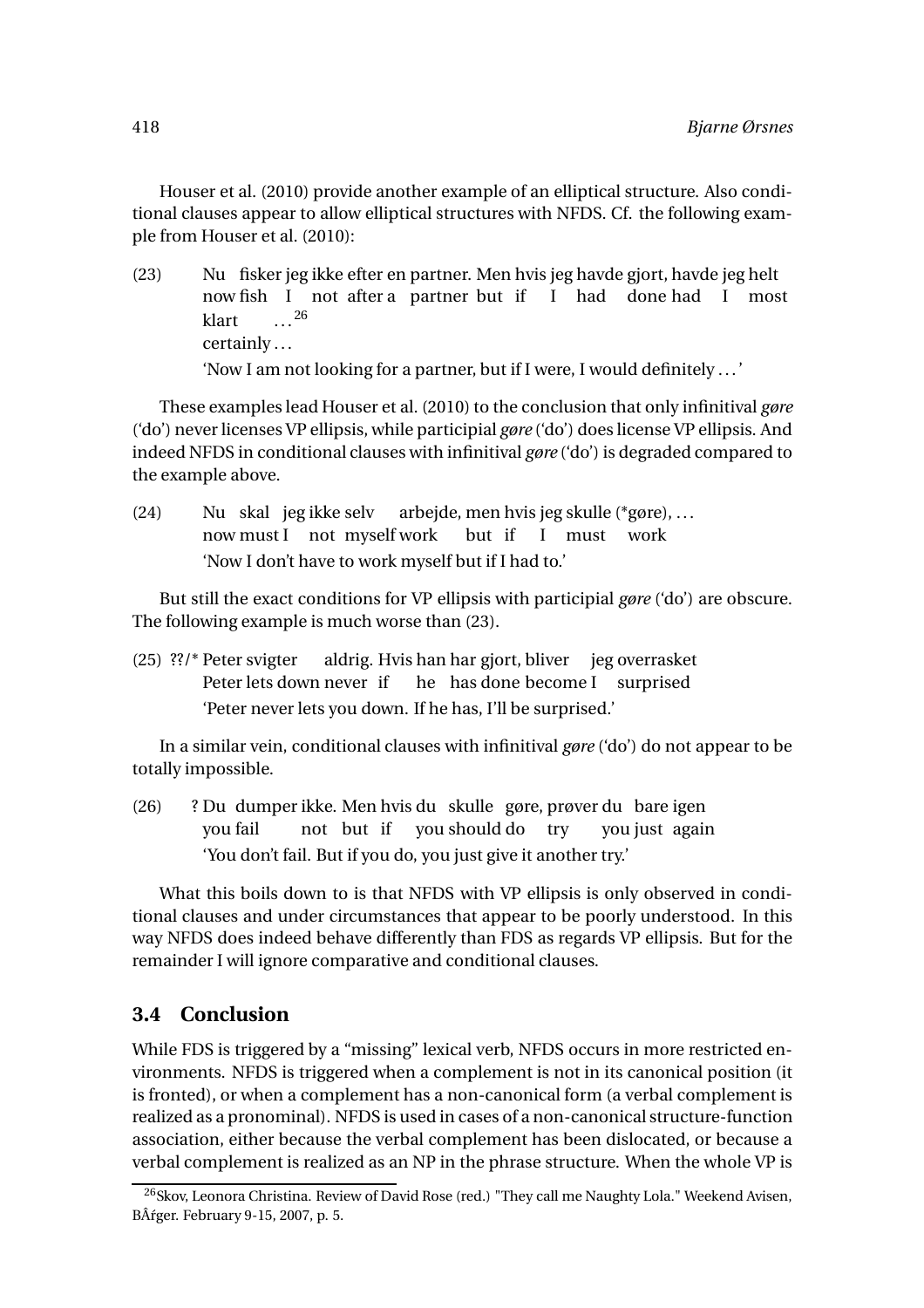elided, there is no structure at all and so no mismatch between structure and function arises. VP ellipsis presents a mismatch between syntax and interpretation requiring interpretation of a syntactically missing constituent, but it is no mismatch between structure and function.

Concentrating on non-finite complements of verbal predicators, NFDS is observed when the non-finite complement is fronted or pronominalized. NFDS is optional with VP-fronting (including fronting of a VP-anaphor) and it is obligatory with non-fronted VP-anaphors. But there are exceptions to this gross generalization and there are strong preferences for NFDS even with fronted verbal complements (including VP anaphors).

## **4 Non-finite** *do***-support - Analysis**

Building on the observation that NFDS occurs when a verbal complement is not in its canonical position or does not have its canonical form, I will develop an analysis based on the assumption that NFDS establishes a canonical structure-function assocation. Still the structure/function-association is not sufficent to account for the whole range of data. NFDS is also used to disambiguate different verb readings and to license eventinternal adverbs.

#### **4.1 The Basic Generalization**

The basic generalization underlying the use of NFDS with verbs taking non-finite complements consists of two parts and is given below.

- NFDS is OBLIGATORY with POST-verbal VP-anaphors
- NDFS is OPTIONAL with PRE-verbal (fronted) VP-anaphors and VPs

The effect of the first part of the generalization is illustrated below.

| $(27)$ a. | Peter plejer aldrig??/*(at gøre) det |  |                                |  |                                              |  |  |
|-----------|--------------------------------------|--|--------------------------------|--|----------------------------------------------|--|--|
|           |                                      |  | Peter uses never to do that    |  |                                              |  |  |
|           |                                      |  | 'Peter never uses to do that.' |  |                                              |  |  |
|           |                                      |  |                                |  | fordi Peter aldrig pleier $22$ /*(at gare) c |  |  |

b. fordi Peter aldrig plejer ??/\*(at gøre) det because Peter never uses to do that 'because Peter never uses to do that.'

In LFG, verbs subcategorize for syntactic functions and not syntactic categories. A raising verb such as *pleje* ('use to') subcategorizes for a SUBJ(ect) and an open propositional complement XCOMP, i.e. a propositional complement lacking a functional subject (the infinitive in (27)). In (27) the propositional complement of the raising verb *pleje* ('use to') has been pronominalized: *det*('it'). The VP anaphor occurs in the canonical complement-position inside the VP, the left edge of which is delimited by the sentential adverb *aldrig* ('never').<sup>27</sup> Thus in (27), the verbal complement of the raising

 $^{27}$ In V1/V2-clauses the finite verb appears outside the VP as in (27a). In non-V1/V2-clauses as in (27b) the finite verb is inside the VP.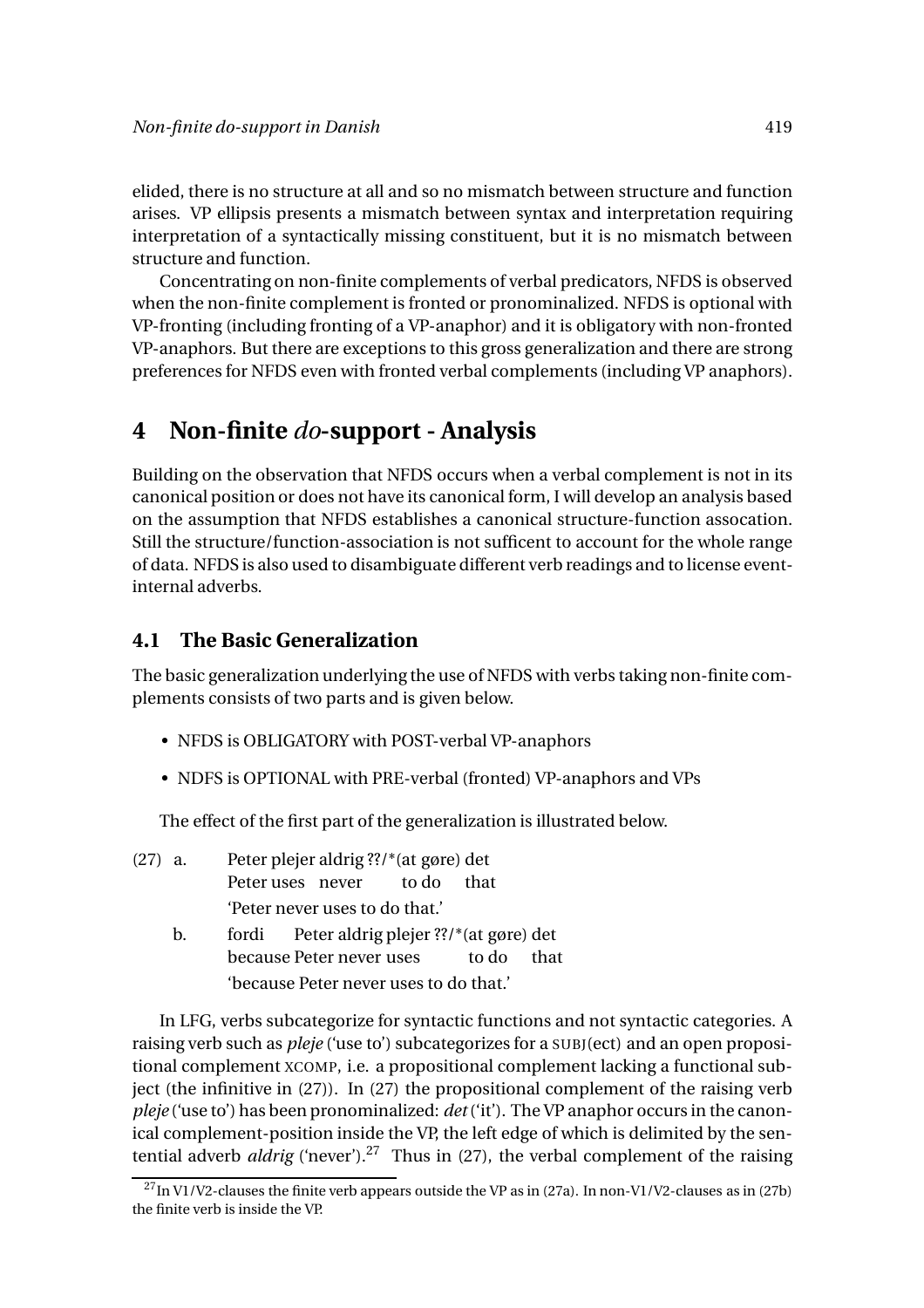verb syntactically surfaces as a pronominal NP in the canonical complement position inside the VP. The result is a mismatch between structure and function: Canonically, an XCOMP is associated with a VP. Conversely an NP in complement position canonically is associated with an OBJ(ect). In this particular case an NP is associated with an XCOMP-function. The use of NFDS avoids this mismatch: insertion of *gøre* ('do') projects a VP, which is the canonical realization of an XCOMP-function. The generalization is that complements in a canonical complement position (inside the VP) require a canonical structure-function association, and this is exactly what motivates the use of NFDS.

Support for this analysis comes from verbs selecting either an XCOMP or an OBJ such as the control verb *forsøge* ('to try').<sup>28</sup> Since these verbs can combine with either function we predict that they do license an NP-anaphor in complement position without any *do*-support (in which case the anaphor is an OBJ). And this is exactly what we find. In the following example *forsøge* ('to try') combines with both a VP (XCOMP) and an NP (OBJ) in complement position. However, *do*-support for the anaphor would also have been possible, projecting an XCOMP.

 $(28)$ I have never tried har aldrig forsøgt [at efterligne min far]. Enhver, der forsøgte [det], to imitate my father anybody who tried that var bare en andenrangskopi.<sup>29</sup> was just an inferior copy 'I never tried to be like my father. Anybody who tried to, was just an inferior copy.'

The second part of the generalization states that NFDS is optional when a VP or a VP anaphor is fronted. Cf. the following examples illustrating fronting of a VP anaphor and a VP respectively.

- $(29)$  a. that uses Peter not to do plejer Peter ikke (at gøre). 'Peter doesn't usually do a thing like that.' b. [Hørt efter] har han aldrig (gjort).
	- listened PREP has he never done 'Listen! he never did that.'

When a VP or a VP anaphor is fronted, NFDS is optional as shown in the examples above. Why is NFDS optional with fronted constituents? When a constituent is fronted, it is no longer in a canonical complement position. It appears in the prefield (SPEC of CP), which in Danish (as in most other V2-languages) allows (almost) any kind of grammatical function and any kind of syntactic category. SPEC of CP is the position for discourse prominent constituents and counts as a grammaticalized discourse funtion (either Topic or Focus) (Bresnan, 2001). It has long been recognized that fronting of constituents can give rise to so-called *movement paradoxes*, i.e. filler-gap constructions where the filler does not match the syntactic category of the gap (Bresnan, 2001; Webelhuth, 2007, a.o.). Cf. the following example from Bresnan (2001, p. 17).

 $\frac{28}{1}$  am grateful to a reviewer for drawing my attention to control verbs with either XCOMPs or OBJs. <sup>29</sup>KorpusDK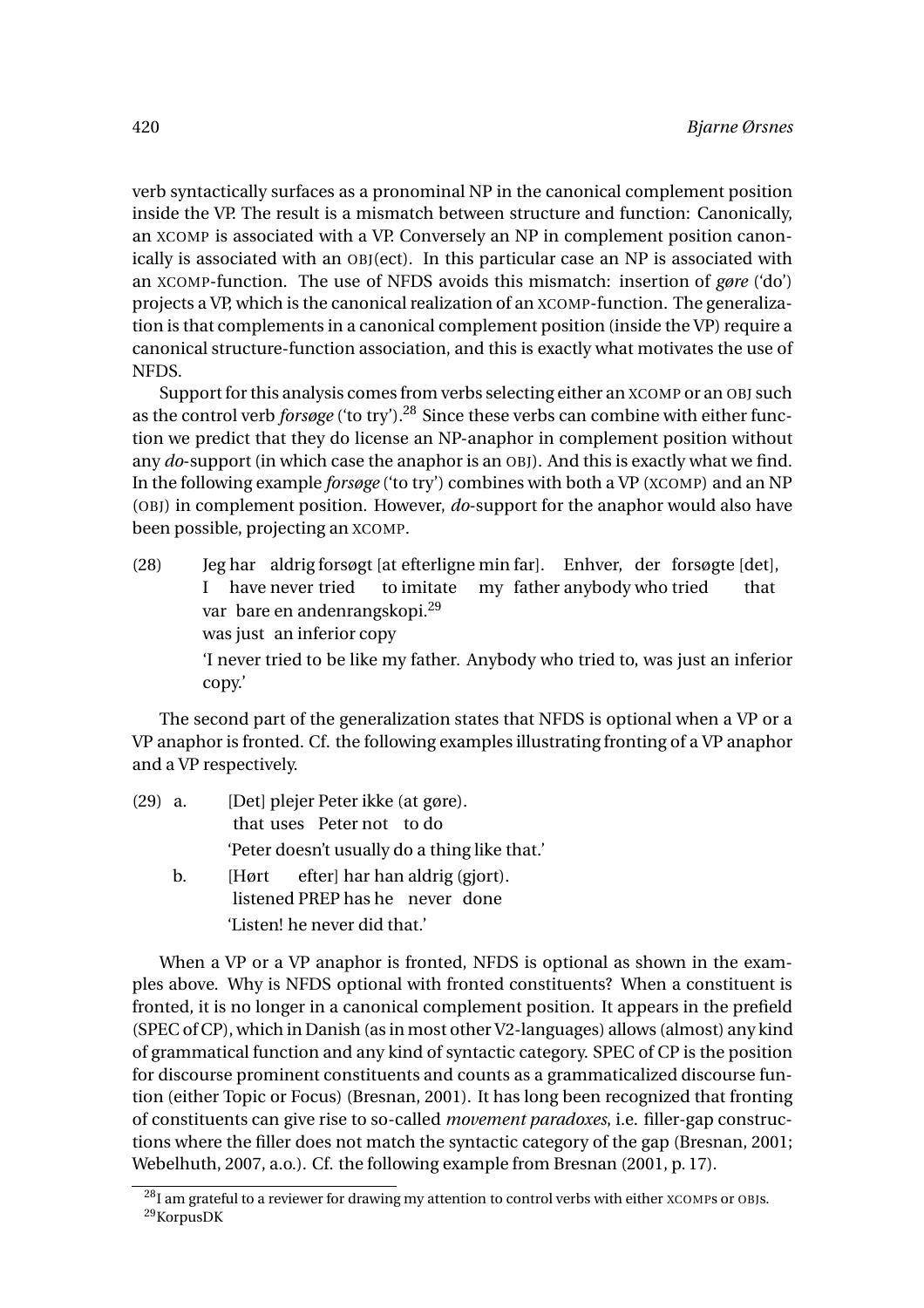#### (30)  $\left[ c_p \right]$  That he was sick] we talked about  $\left[ n_p \right]$  for days

The gap in (30) requires an NP constituent since prepositions in English only license NPs in complement position, but the fronted constituent is a CP which is excluded from occurring in the position of the gap. Such movement paradoxes pose no problems for LFG since dependency constructions are identified in the functional structure as a dependency between a discourse function and a syntactic function, and not as a relation between a fronted constituent and its extraction site in the constituent structure. The generalization behind these cases of movement paradoxes is that fronted constituents are not subject to the same structure-function associations as constituents in complement positions are. In (30) a CP is allowed to map to the OBJ of a preposition, while a CP in the canonical position to the right of the P cannot map to an OBJ. This special status of fronted constituents explains why *do*-support is optional with fronted constituents. I will first consider what happens if no *do*-support is used.

The example in (31a) is associated with the (simplified) f-structure in (31b). The TOPIC (either the VP anaphor or the VP) is the subcategorized XCOMP of the verb. However, only the fronted VP anaphor triggers a relaxation of structure-function association. Canonically a pronominal NP does not map to a verbal function. But fronting of a constituent allows for a mismatch between structure and function, and so the fronted NP is allowed to map to a verbal XCOMP just as a CP is allowed to map to an OBJ in (30).

(31) a.  $\left[ np \text{ Det} \right] / \left[ v_p \text{ at betale} \right]$  plejer han ikke it to pay uses.to he not

'He doesn't usually pay / he doesn't usually do that.'

**b.**  
\n
$$
\begin{bmatrix}\nPRED & 'use_to((xCOMP)(SUBJ)^{1} \\
TOPIC & [] & | & \n\end{bmatrix}
$$
\n
$$
xCOMP & [] & \n\begin{bmatrix}\n1 & -1 & -1 \\
-1 & -1 & -1 \\
-1 & -1 & -1\n\end{bmatrix}
$$

The broad generalization is that NFDS provides for a canonical structure-function association in complement position, but that fronted constituents are special in not requiring a canonical structure-function association. NFDS is obligatory to ensure that a verbal function matches a VP in complement position (to the right of the verb). NFDS is optional when the constituent is fronted since fronting suspends the canonical structure-function association. But still there may be independent reasons for preferring NFDS in these cases.

The canonical structure-function association is represented in the c-structure rules. The c-structure rules define the phrase structure and at the same time they define the mapping of phrase-structure nodes to the functional structure by means of functional annotations. In the rule expanding the VP, an NP is required to map to an OBJ while a VP is required to map to an  $\alpha$ COMP. $^{30}$ 

(32) C-structure rule for VP-expansion (preliminary version)  $VP \rightarrow V$  (VP) (NP) ↑=↓ (↑XCOMP)=↓ (↑OBJ)=↓

 $^{30}\rm{This}$  may be an oversimplification as far as the VP is concerned. As shown in (Dalrymple and Lødrup, 2000) complement clauses may be either OBJ or XCOMP. In the present context it is important that an NP does not map to an XCOMP. NFDS is even invoked to avoid this. Cf. also footnote 41.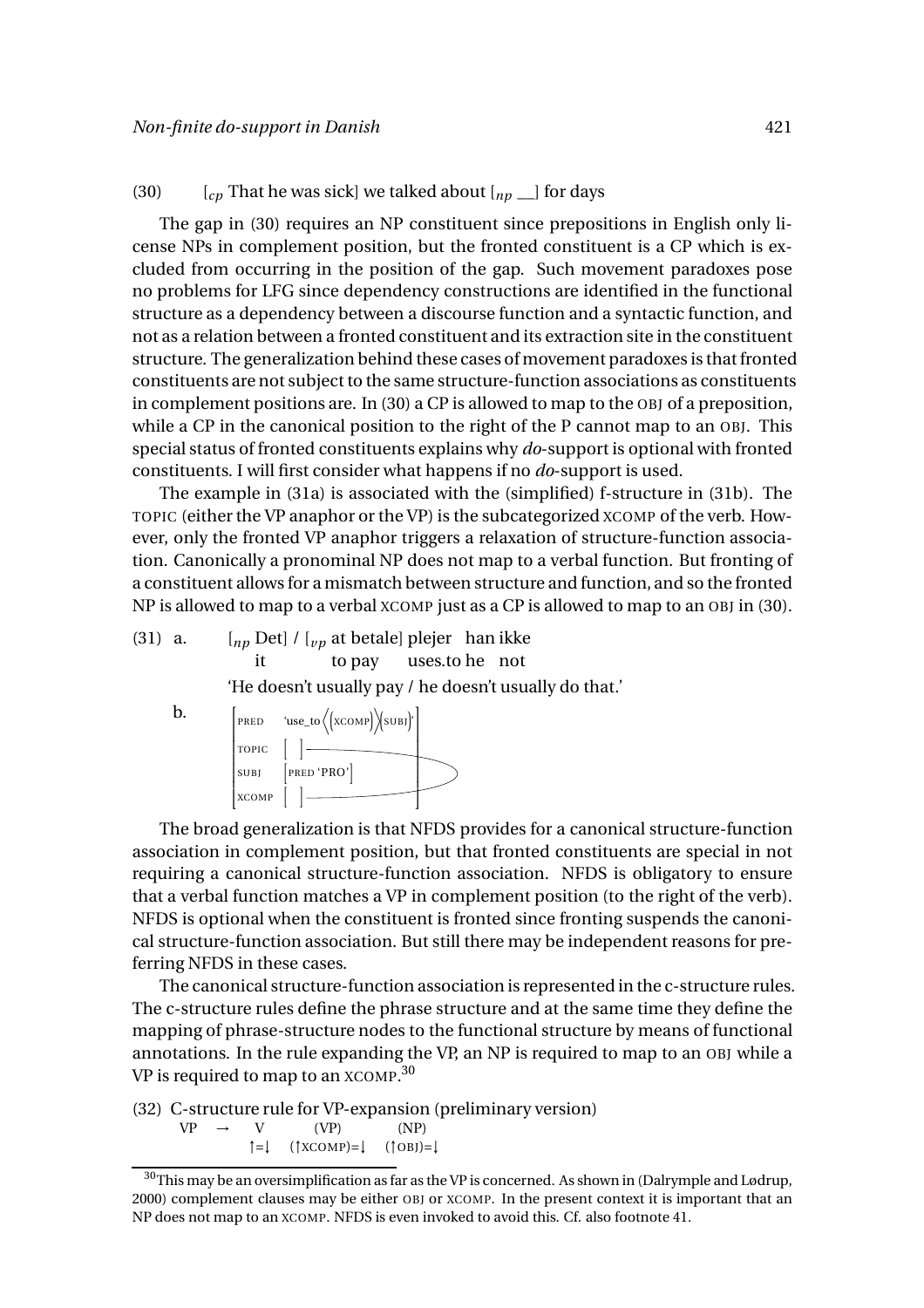The special status of fronted constituents (grammaticalized discourse functions) is stated in the c-structure rule expanding the CP. This rule states that fronted VPs and NPs may either map to XCOMP or OBJ thus implementing the case of apparent *movement paradoxes* discussed above. The rule furthermore uses functional uncertainty to account for the fact that the fronted VP or VP anaphor can participate in long distance dependencies (Källgren and Prince, 1989). But this is not crucial for the present analysis.

(33) C-structure rule for CP-expansion  $CP \rightarrow \qquad \qquad \{VP|NP\}$  C'  $(1DF)=|$ (↑DF)=(↑{XCOMP|COMP}\*{XCOMP|OBJ})

On the basis of these rules a sentence such as the one in (34) without *do*-support is correctly ruled out. The NP maps to an OBJ, but the modal verb *skulle* ('must') requires an XCOMP complement as shown in the lexical entry in (35). This is a violation of Completeness and Coherence. The PRED(icate) is not associated with all subcategorized functions and the f-structure contains a function that is not licensed by a PRED(icate). With *do*-support a VP is projected in the c-structure mapping to the XCOMP required by the modal verb.

- (34) \* Peter skal ikke det Peter must not it 'Peter doesn't have to do it.'
- (35) *skulle* ('must') V (↑PRED)='MUST<(XCOMP)>(SUBJ)'

#### **4.2 Preferences for NFDS when optional**

The fact that NFDS is optional when the VP or the VP anaphor is fronted (as also noted in Platzack (2008) and Houser et al. (2010)) does not mean that the use of NFDS is totally random. There are strong preferences for using NFDS with particular kinds of verbs and with particular readings of verbs taking non-finite complements. Cf. the following examples.

- $(36)$ he knows very well that many talk about to prepare the third age Han ved godt, at mange taler om at forberede den tredje alder, men det fik han aldrig??/\*(gjort)<sup>31</sup> but that got he never done 'He knows very well that many people talk about getting prepared for the time after retirement, but he never managed to do so.' (37) Peter undskylder. Det ville jeg ikke ??/\*(gøre)
- Peter apologizes. That would I not do 'Peter is apologizing. I wouldn't do that.'

In the examples above the use of NFDS turns out to be crucial for the interpretation of the clause as was alluded to in footnote 7. The verb *få* ('to get') in (36) has a main verb

<sup>31</sup>www.kristeligt-dagblad.dk/.../231338:Liv—Sjael–Ikke-saa-ringe-endda, 11/5 2010.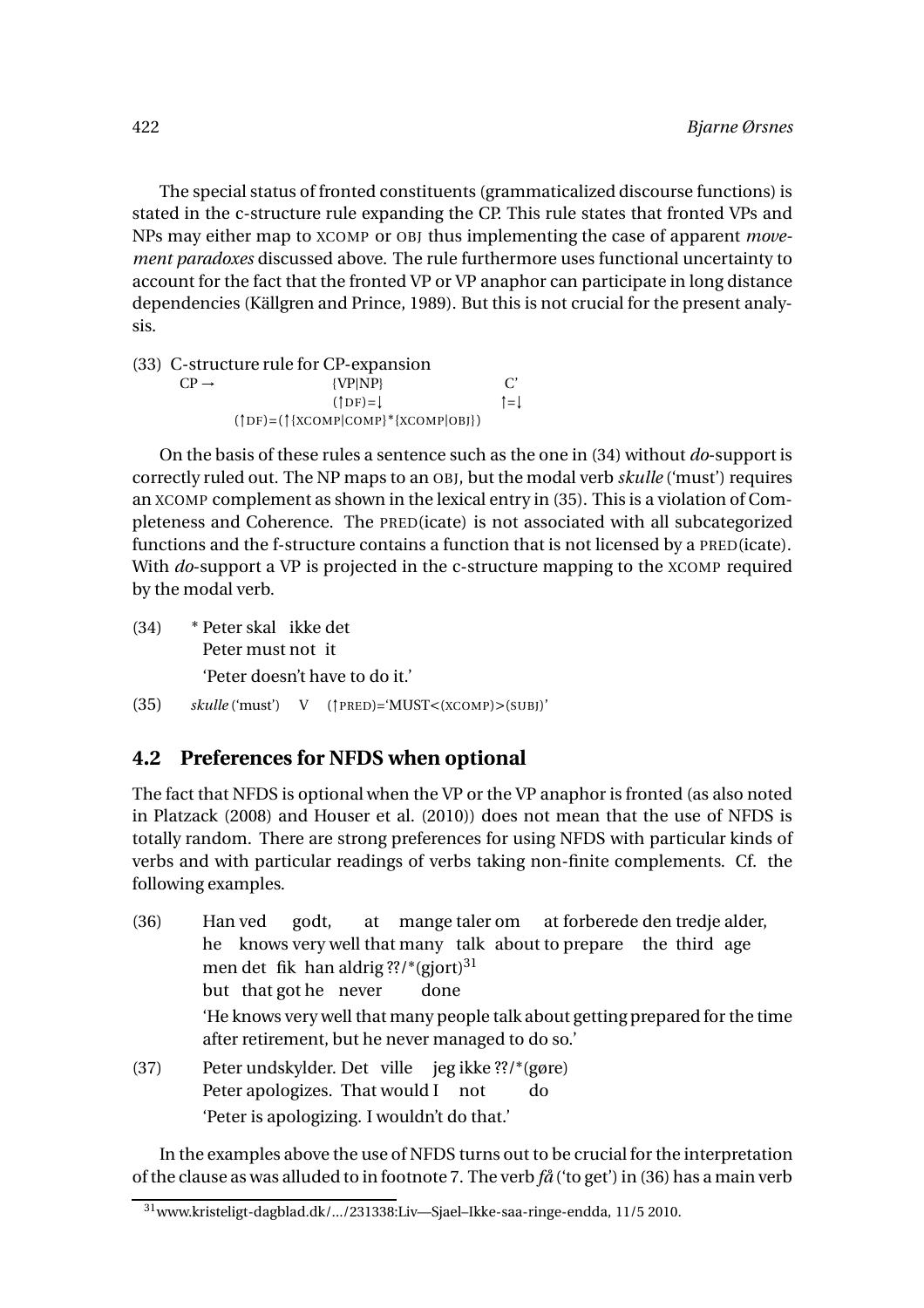use and an auxiliary-like use. As a main verb it takes an NP complement and means *to receive*. In the auxiliary-like reading it takes a VP complement and it is used for the recipient-passive or for an agentive causative reading *to manage to VP* (Jakobsen, 2009). In (36) NFDS provides the subcategorization of the auxiliary-like reading thus bringing out the associated agentive causative reading *but he did not manage to do so*.

Like other modals, the verb *ville* ('to want') allows for several readings roughly characterized as circumstantial and epistemic readings. In (37) *ville* ('to want') is used as a marker of counterfactuality, i.e. as an epistemic operator of another verb. The second clause is interpreted as a counterfactual statement: *I wouldn't have done so*. Omission of the *do*-verb forces another reading, where *ville* ('to want') receives a circumstantial reading, roughly meaning: *but I refused to do so*. Both readings are associated with a VP complement, so NFDS serves a somewhat different purpose here than with the verb *få* ('to get') above. All analytical verb forms are associated with Unit Accentuation, i.e. only the most salient non-finite verb is stressed. In the absence of non-finite verbs, stress is assigned to the finite verb. Epistemic readings, however, appear to be incompatible with stress in contexts where no contrastive focus is possible, as also noted for German in Öhlschläger (1989, p. 207).<sup>32</sup> Cf.

| (38) | Peter ville 'huske det  |                                                    |  |  |  |  |  |
|------|-------------------------|----------------------------------------------------|--|--|--|--|--|
|      | Peter would remember it |                                                    |  |  |  |  |  |
|      |                         | 'Peter would remember / Peter wanted to remember.' |  |  |  |  |  |
| (39) | Peter 'ville            |                                                    |  |  |  |  |  |

(39) Peter 'ville Peter will '\*Peter would / Peter wanted to.'

In order to bring out the epistemic reading of the modal in (37), NFDS must be used. *gøre* ('do') acts as a landing site for stress assignment, and destressing the modal brings out the intended epistemic reading.

When optional, the use of NFDS serves to bring out the auxiliary-like reading of an ambiguous verb. Auxiliarization is a gradual process (Heine, 1993) and main verb uses and auxiliary uses co-exist. The auxiliary reading is strongly associated with a nonfinite verb (Heine, 1993) and the verbal complements are bare infinitives and participles, a typical property of auxiliaries (Ijbema, 2002). NFDS brings out the auxiliary-like reading by establishing the associated canonical subcategorization of a VP complement. In the case of modals NFDS provides a non-finite verb to establish Unit Accentuation. For this reason the following examples have slightly different interpretations out of context: (40a) favours a circumstantial reading, and (40b) favours a future-like (epistemic) reading of the modal.

 $(40)$  a. what shall I skal jeg? (CIRCUMSTANTIAL) 'What am I expected to do?' b. Hvad skal jeg gøre? (EPISTEMIC) what shall I do? 'What am I supposed to do?'

<sup>&</sup>lt;sup>32</sup>Öhlschläger (1989, p. 207) actually claims that epistemic readings can never carry stress, but this claim is too strong since contrastive stress on epistemic readings appears to be possible.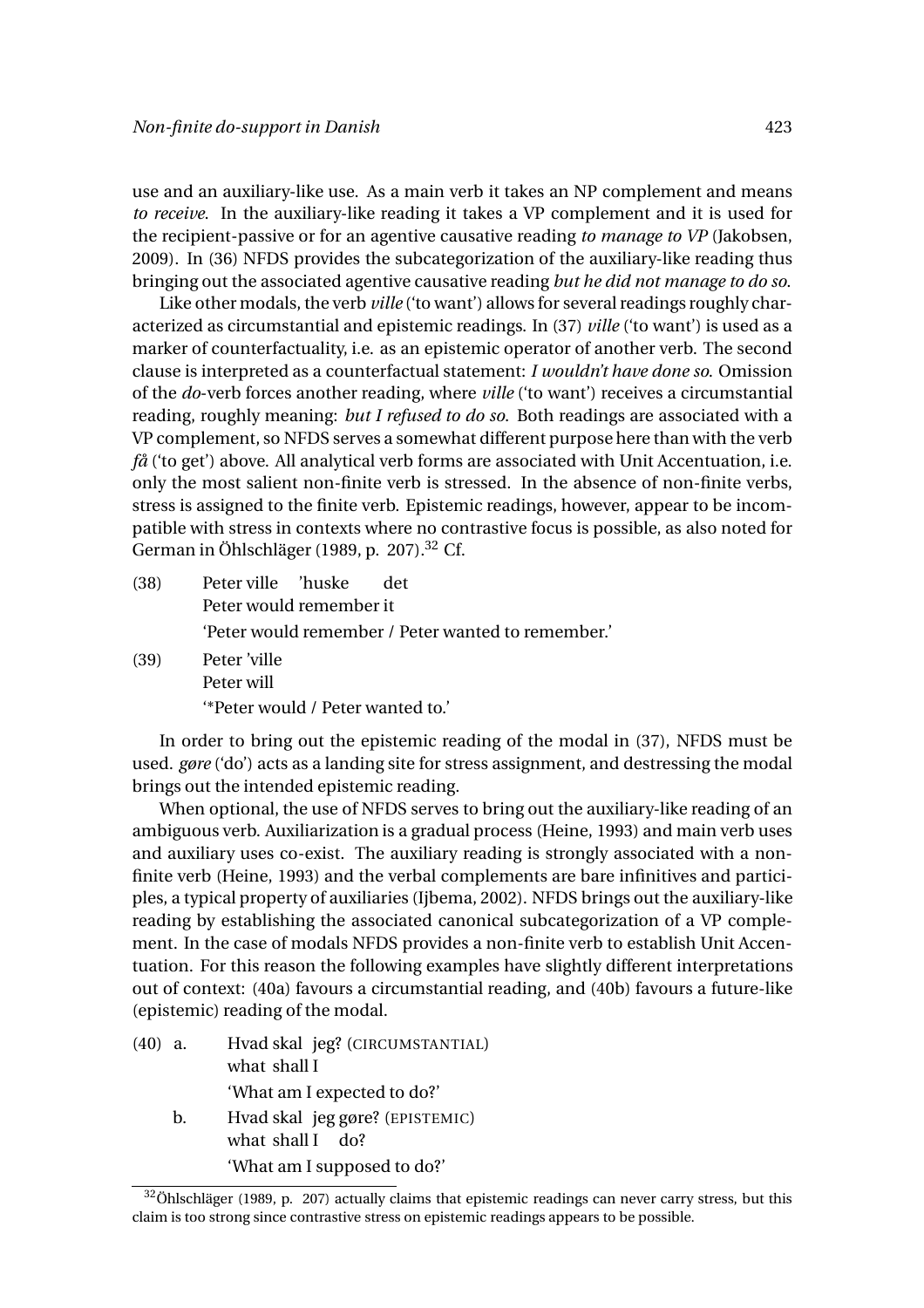The preference of auxiliary-like elements for *do*-support is captured in the lexical entries of the verbs. The auxiliary reading carries a further functional annotation to the effect that a VP node has to be among the nodes mapping to the XCOMP-function. The CAT predicate associates the f-structure of the XCOMP with the set of c-structure nodes mapping to that f-structure. The second argument of the predicate states that a VP must be among the c-structure nodes mapping to that piece of f-structure (Kaplan and Maxwell, 1996). Given this lexical entry NFDS will be enforced, also when a VP or a VP anaphor is topicalized.

(41) Lexical entry for two readings of *ville* ('will/would')

- *ville* ('will') V (↑PRED)='WANT<(XCOMP)>(SUBJ)'
	- V (↑PRED)='COUNTERFACTUAL<(XCOMP)>(SUBJ)' CAT((↑XCOMP),VP)

#### **4.3 Exceptions to basic generalization: dislocated** TOPIC**s**

As shown in (27), VP-anaphors in postverbal position require NFDS to establish a canonical structure-function association: in complement position a verbal function is projected from a VP. However, there are cases where NFDS is only optional – even when VP anaphors occur postverbally, i.e. in complement position within the VP. In polar questions and clauses with *wh*-constituents or fronted sentence adverbials (Houser et al., 2010; Andréasson, 2008), a VP anaphor in complement position does not require NFDS. Contrary to the generalization above, NFDS is only optional. Cf. the following examples.

- $(42)$  a. may he VEL that han vel det? 'He is not allowed to do that, is he?'
	- b. Hvem vil ikke gerne det? who will not like that 'Who wouldn't like to do that?'
	- c. Det eneste er at han ikke tager på the only is that he not gains weight and of course must he that - og selvfølgelig skal han det<sup>33</sup> 'Only thing is that he doesn't gain weight - and of course he needs to.'

Even though the VP anaphor in these examples is no longer in a fronted (discourse prominent) position, there are indications that the anaphor is nevertheless discourse prominent. In Danish, anaphors representing discourse-given, NON-prominent information undergo object-shift (Mikkelsen, 2009). A shifted object is unstressed and is linearized to the left of sentential adverbs in V1/V2-clauses with simple tenses.

(43) Peter afslørede det ikke Peter revealed it not 'Peter did not reveral it.'

The pronominal anaphors in (42a) and (42b) do not undergo object-shift. The objects are stressed and linearized to the right of a sentence adverbial. In fact, object-shift appears appears to be excluded in (42b) through (42c).

<sup>33</sup>www.ammenet.dk, 8/3 2010.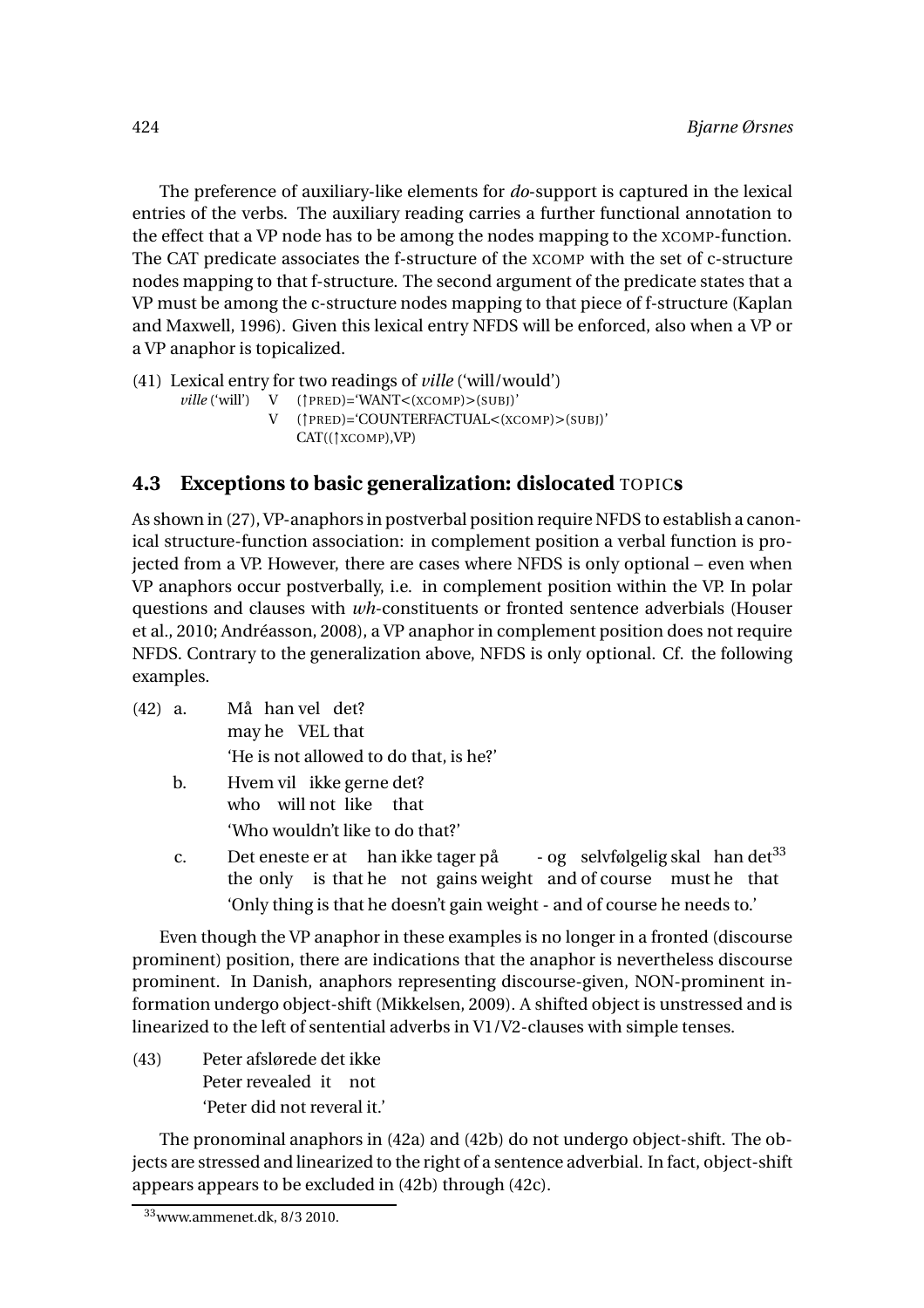- (44) a. ??/\* Må han det vel? may he that VEL 'He is not allowed to do that, is he?'
	- b. ??/\* Hvem vil det ikke gerne? who will that not happily 'Who wouldn't wanna do that?'
	- c. ??/\* Selvfølgelig skal han det ikke of course shall he that not 'Of course he is not supposed to do that.'

However, as shown in Andréasson (2008) these anaphora do not presuppose a set of alternatives against which the present proposition is evaluated, i.e. they are not focal in the sense of Krifka (2007). On the analysis in Andréasson (2008), the VP anaphors fail to shift because pronouns with clausal antecedents in non-factive environments are harder to process than pronouns with NP antecedents or pronouns with clausal antecedents in factive environments. These anaphors are thus inherently topical and qualify as salient topics in these sense of Krifka (2007) and Cook (2001). They represent discourse prominent, given information. The default position for salient topics in Danish is SPEC of CP, but in (42) there are independent reasons why the salient topic cannot be fronted: In non-declarative clauses SPEC of CP is either empty (42a), or it is filled by a *wh*-operator (42b). In (42c), finally, another operator-like constituent occupies the first position. $34$  The VP-anaphor, despite being a salient TOPIC, is forced to vacate the canonical position of a salient topic for independent reasons. Fanselow (2003) discusses similar word order phenomena in German where displacement of constituents cannot be explained by information structural properties of the displaced constituents themselves. Rather these constituents are displaced in order to allow other constituents to be fronted. Fanselow terms these kinds of displacement *altruistic movement*. What we see in the examples (42a) through (42c) is thus *altruistic movement*: a salient topic is linearized within the VP in order to let another constituent occupy the fronted position.

As shown in section 4.1, VP-anaphors as Topics are allowed to relax the canonical structure-function association. Being salient topics, though linearized postverbally due to *altruistic movement*, the VP anaphors in (42) are allowed to relax the canonical structure-function association and map to a verbal function without *do*-support. These examples are no exceptions to the basic generalization if we add the qualification that only post-verbal non-topics trigger NFDS. Instead they are exceptions to the rule that salient topics are fronted. The preliminary generalization about NFDS can now be stated more succintly: NFDS establishes a canonical structure-function association for postverbal non-topics.

In order to account for dislocated topics, the c-structure rule for the VP-expansion given above must be altered. The rule must allow for an NP mapping to an XCOMP function under very specific circumstances: the NP is an anaphor and the NP is a topic, that is displaced due to altruistic movement. Altruistic movement in turn obtains when the clause contains a focal operator (a *wh*-word or a sentence adverbial) or if it is a polar question. The revised rule is given below.

<sup>34</sup>Andréasson (2008) does not consider this particular context of un-shifted pronouns.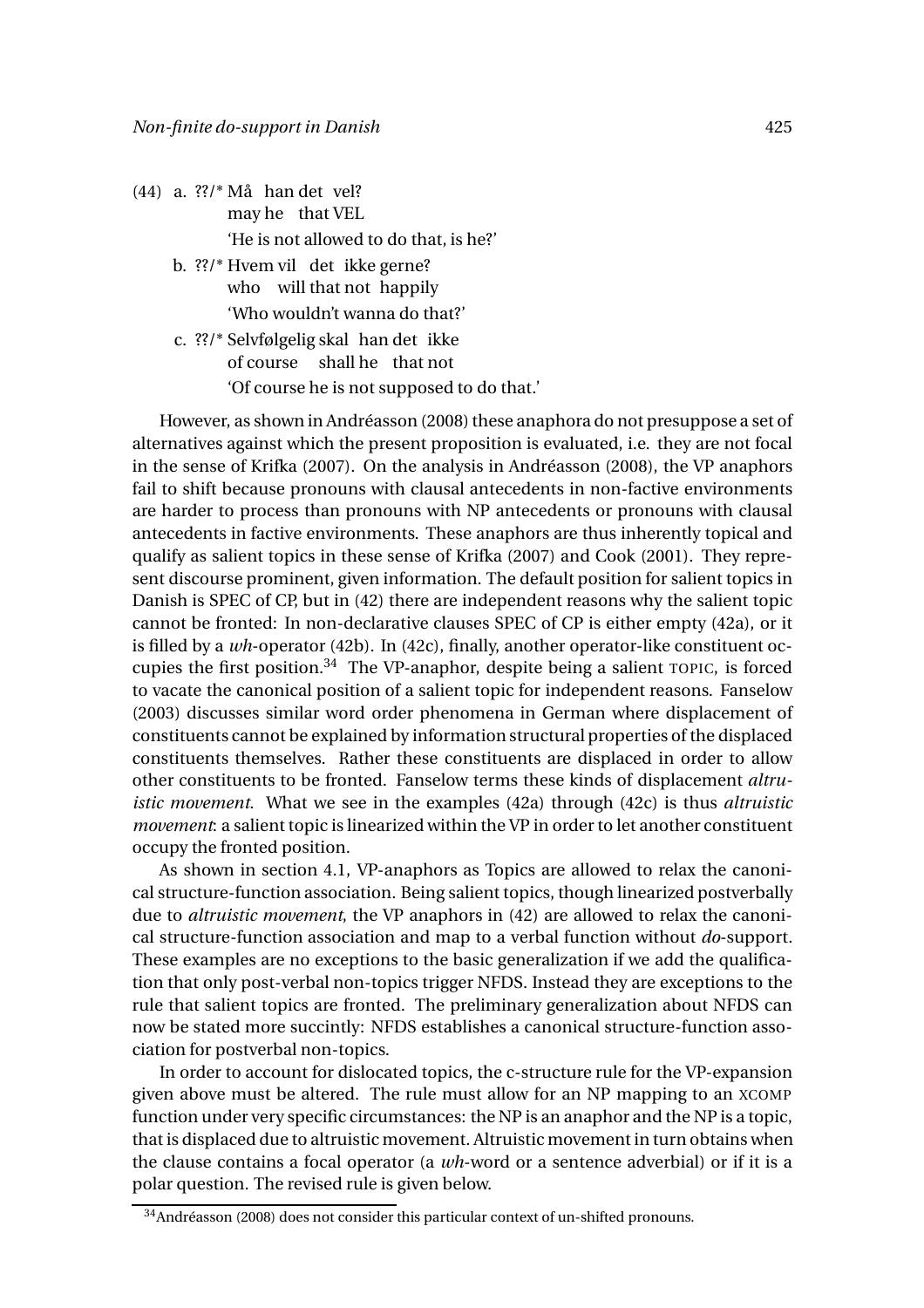```
(45) C-structure rule for VP-expansion (final version)
```
 $VP \rightarrow (V)$  (NP) (VP) ↑=↓ {(↑OBJ)=↓| (↑XCOMP)=↓  $(\uparrow \text{XCOMP})=\downarrow$  $(1)TOPIC = |$  $(\downarrow$ ANA)=<sub>c</sub> +  ${(\uparrow \text{POCUS-OP}) =}_c + |$  $({\uparrow}$ POL-INT)=<sub>c</sub> + }}

## **4.4 Exception to basic generalization: Event-internal adverbs**

In some cases a VP anaphor is accompanied by an adjunct which is semantically licensed by the denotation of the antecedent VP. This phenomenon is reminiscent of Bare Argument Ellipsis or Sluicing where the sole constituent can be a supplemental constituent of the antecedent clause ("Sprouting" in Culicover and Jackendoff (2005, p. 257)). When a manner adjunct or an instrumental adjunct is added, NFDS is always obligatory.

- (46) Sørg be sure also desuden for at rense huden grundigt. Det skal du ikke PREP to clean skin.DEF carefully that must you not ??/\*(gøre) [med vand og sæbe]<sup>35</sup> do with water and soap 'Be sure to clean your skin carefully. Don't do that with water and soap.' (47) Hvorfor skulle det være en statslig opgave at tvinge landets
- why should it be a governmental task to force country.DEF.GEN katolikker til det som de ikke vil \*(gøre) [frivilligt]?<sup>36</sup> catholics to that which they not will do voluntarily? 'Why should it be a governmental task to force the catholics of the country to do what they are not prepared to do voluntarily?'

In (46) the second clause adds an instrument to the denotation of the antecedent VP and in (47) the relative clauses adds a manner adverb to the denotation of the antecedent VP. Note that NFDS is not required with sentential adverbs.

 $(48)$ that can you fortunately kan man [heldigvis] 'Fortunately you can.'

The reason for NFDS in (46) and (47) cannot be that an event-internal adjunct needs a VP to adjoin to, while a sentence adverb must adjoin to an IP. Rather an eventinternal adjunct can appear in the very same position as a sentence adverbial without NFDS as shown in (49). An event-internal adverb must be licensed by a lexical verb such as *arbejde* ('to work') in (49) or *gøre* ('do') in (46) and (47).

(49) I dag arbejder Peter [frivilligt] today works Peter voluntarily 'Today Peter is working voluntarily'

<sup>35</sup>KorpusDK

<sup>36</sup>http://karenmlarsen.eftertanke.dk/2010/02/16/skal-staten-inddrive-kirkeskat-for-den-katolskekirke/, 26/2 2010.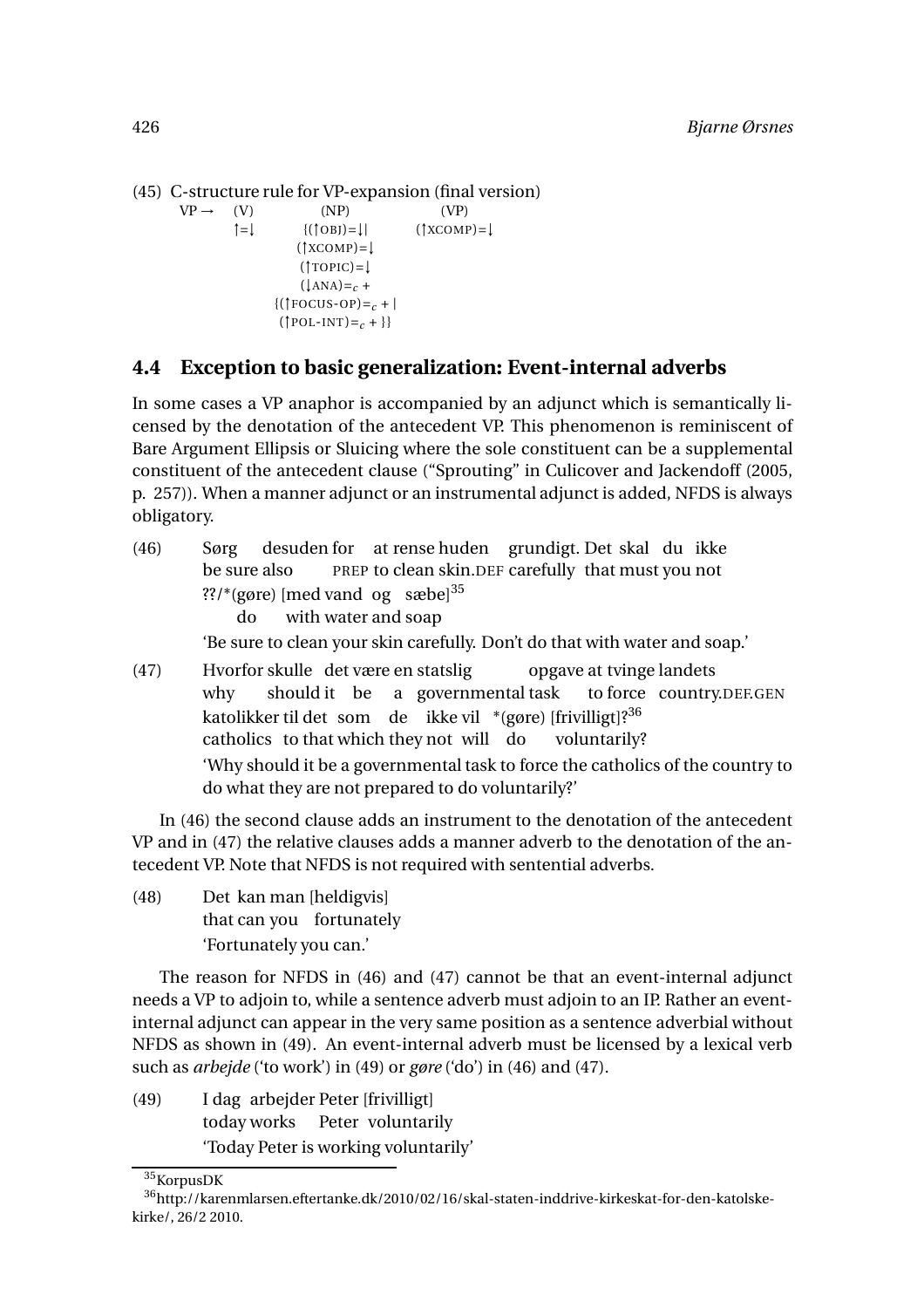Following Bresnan (2001), I assume that adjuncts are licensed in functional structure. The *Extended Coherence Condition* (Bresnan, 2001) states that adjuncts must be in f-structures containing PREDs. However, the fact that sentential adjuncts and eventinternal adjuncts have different licensing conditions suggests that these adjuncts require different kinds of PREDs as their licensors. While a sentential adjunct is licensed by a modal verb, an event-internal adjunct is not. So one possibility is to assume a subtyping of PREDs, such that e.g. an event-internal adjunct requires the f-structure to contain a special kind of lexical PRED, while a sentential adverb imposes no such restrictions. This would ultimately lead to a more refined version of the *Extended Coherence Condition*. However, the actual implementation of such an enhanced version of the *Extended Coherence Condition* must be tied to a complete theory of the licensing of different kind of adjuncts, which is beyond the scope of this paper. In this context the relevant generalization is that NFDS is pressed into service by providing a PRED to license an event-internal adjunct. Thus we arrive at the following generalization about the use of NFDS:

#### (50) **Non-finite** *do***-support**

NFDS establishes a canonical structure-function association for postverbal nontopics and for verbal arguments of auxiliary-like verbs. NFDS licenses event-internal adjuncts by providing a lexical PRED.

## **5 The verb** *gøre* **('do') as a main verb**

The preceding discussion has remained silent on the nature of the dummy-verb *gøre* ('do') as used in *do*-support. The central question is whether dummy *do* is an auxiliary or a main verb. In this section I will argue that dummy *do* is best analysed as a main verb albeit a special kind of main verb, a raising verb selecting for a VP anaphor.

The crucial insight in the analysis of *gøre* ('do') in (Houser et al., 2010) is that there is no inherent relation between tense/finiteness and the occurrence of *gøre* ('do'), since non-finite *gøre* ('do') also occurs embedded under auxiliaries. This observation argues against the analysis of *gøre* ('do') in Platzack (2008), who makes *gøre* ('do') a host for the uninterpretable INFL-feature to be checked by T. Houser et al. follow Lødrup (1990) in assuming that *gøre* ('do') is an auxiliary, however a defective auxiliary in the sense that it only selects for a pronominal vP. Ellipsis is analyzed as a covert pronominal and VP topicalization as adjunction to a CP with a covert pronominal in SPEC of CP. As shown by Houser et al. (2010), *gøre* ('do') does exhibit a remarkable resemblance with auxiliaries in its syntactic behaviour, for example in its ability to occur in tag-questions just like true auxiliaries. Cf.

- $(51)$  a. Peter has read book.DEF has he not har læst bogen, har han ikke? 'Peter has read the book, hasn't he?'
	- b. Peter læser bogen, Peter reads book.DEF does he not gør han ikke? 'Peter is reading the book, isn't he?'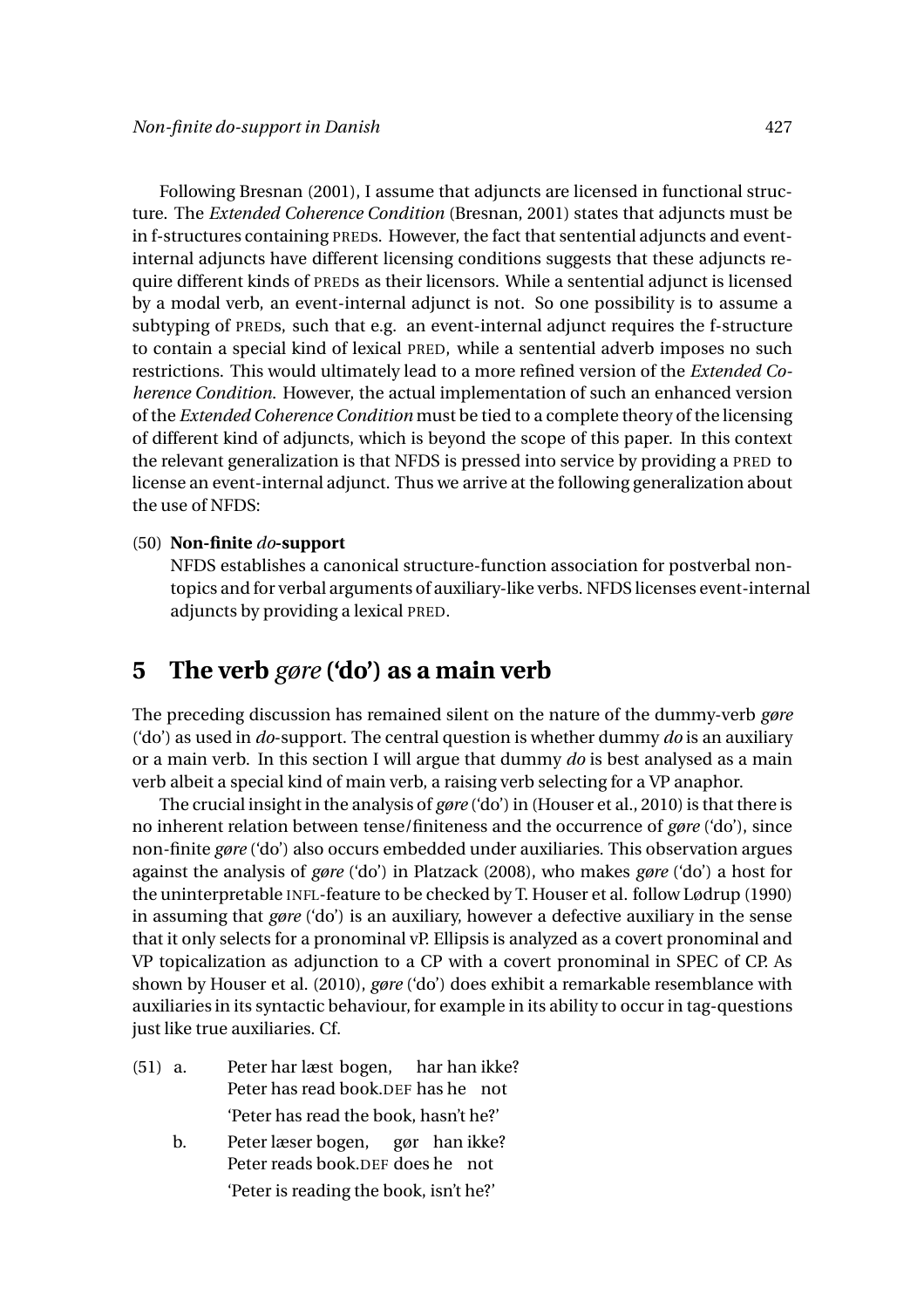But still there are also crucial differences between *gøre* ('do') and the bona-fide auxiliaires, arguing against an analysis of *gøre* ('do') as an auxiliary. And these properties apply to *gøre* ('do') no matter whether it combines with an NP or with a (topicalized)  $VP<sup>37</sup>$ 

First of all auxiliaries take verbal complements in complement position, while *gøre* ('do') never does. This is the main motivation for making *gøre* ('do') an auxiliary selecting for a pronominal vP in Houser et al. (2010). Still, a simpler solution is to assume that *gøre* ('do') is not an auxiliary.

| $(52)$ a. |  |                                       |  | Han ville have læst sine lektier |
|-----------|--|---------------------------------------|--|----------------------------------|
|           |  |                                       |  | he would have done his home work |
|           |  | b. * Han ville gøre læse sine lektier |  |                                  |
|           |  |                                       |  | he would do read his home work   |

Auxiliaries determine the morphological shape of their complement. The core auxiliaries *have* ('have'), *være* ('be') and *blive* ('get') combine with perfect participles. *gøre* ('do') , however, does not impose any morpho-syntactic constraints on its complement (Cf. also footnote 20).

(53) Læser read.PRES / read.INF book.DEF does he / læse bogen gør han

*gøre* ('do') allows both a finite and an infinite fronted VP. The fact that *gøre* ('do') does not impose any restrictions on the morpho-syntactic shape of its complement follows straight-forwardly, if *gøre* does not select a verbal complement in the first place, but rather a nominal object. The special configuration in (53) is only possible when a VP is fronted. As we have already seen, fronted constituents may violate category restrictions on complements (*movement paradoxes*). It follows from this analysis that fronted VPs with *do*-support as in (54) also present a category mismatch (*movement paradox*) between the filler and the gap.

(54) [*vp* Betale / betaler] plejer han ikke at gøre *e* pay / pays uses he not to do 'He doesn't usually pay.'

Here the fronted VP maps to the OBJ of *gøre* ('do') . This particular configuration is also accounted for by the c-structure rule in (33). If the configuration in (53) is a noncanonical realization of an otherwise subcategorized OBJ, it is only to be expected that the verb of the topicalized VP surfaces in a default verbal form: either as a bare infinitive or as the same verbal form as the support verb. The governing verb imposes no restrictions. Thus the construction in (53) is expected viz-à-viz the existence of movement paradoxes and by assuming that *gøre* ('do') is not an auxiliary.

There are further differences between *gøre* ('do') and true auxiliaries. Auxiliaries like *have* ('have') and *være* ('be') do not license license event-internal adverbials ("sprouting"). *gøre* ('do') , however, does license event-internal adverbials as discussed in section 4.4. Again *gøre* ('do') does not behave as an auxiliary.

<sup>37</sup>Therefore there is no basis for assuming a main verb and an auxiliary verb *gøre* ('do') , as otherwise suggested by a reviewer.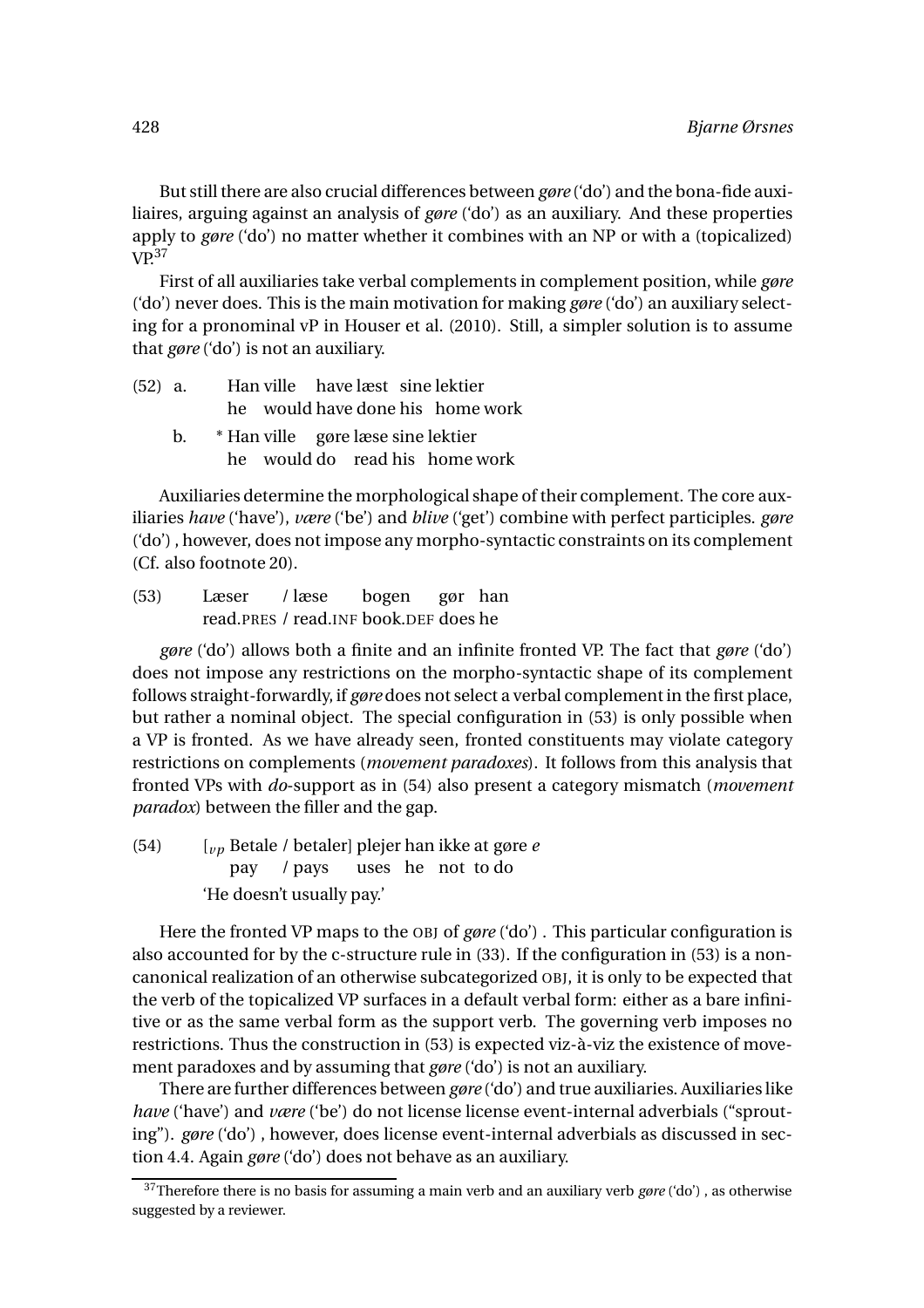(55) Louise har ledet Louise has conducted many meetings and that has she always done well mange møder og det har hun altid \*(gjort) godt 'Louise has conducted many meetings and she always did it well.'

True auxiliares are marginal in the imperative, while *gøre* ('do') is impeccable in the imperative.

 $(56)$ you must solve this skal løse denne opgave. \*Hav / gør det til task have / do it until tomorrow imorgen

Finally, the complement of *gøre* ('do') appears to have a diffent syntactic function from the complement of true auxiliaries. The complement of *gøre* may participate in missing-object-construction such as the complement of *tough*-adjectives, which are assumed always to be associated with an object gap in the infinitival complement (Dalrymple and King, 2000, a.o.). The auxiliaries *have* and *være* do not seem to allow *tough*-constructions suggesting that auxiliaries do not select objects the way *gøre*  $({\rm 'do'})$  does. $^{38}$ 

(57) Hvordan omregner jeg? Findes der en side på nettet hvor det er let at how calculate I is there a page on net.DEF where it is easy to gøre?<sup>39</sup> do

'How do I calculate it? Is there a page on the net where it is easy to do?'

(58) ??/\* Peter har gjort rent. Peter has done cleaning it is easy to have when you not must to work Det er let at have når man ikke skal på arbejde 'Peter has cleaned. It is easy to have managed to do so when you don't have to go to work.'

This data points to the conclusion that the complement of *gøre* ('do') is different from the complement of auxiliaries. The complement of *gøre* ('do') is an object and not part of an auxiliary complex. So even though there are remarkable similarities between *gøre* ('do') and auxiliaries, there are also remarkable differences pointing to the conclusion that *gøre* ('do') is indeed a main verb and no auxiliary.

However, there is no doubt that *gøre* is a subject raising verb. The subject is determined by the antecedent of the anaphor. *gøre* ('do') itself does not assign a thematic role to the subject.

(59) Regner det? Det plejer [det] at gøre rains it it uses it to do 'Is it raining? It usually does.'

(i) Peter blev forfremmet, gjorde / ?blev han ikke? Peter was promoted did / was he not 'Peter was promoted, wasn't he?'

 $39$ http://www.webfora.dk/geocaching/archive/index.php/t-1268.html, 8/3 2010.

<sup>38</sup>The passive-auxiliary *blive* ('to get') does allow *tough*-constructions, but there is independent evidence, that this auxiliary behaves like a main verb. Like other main verbs, *blive* ('to get') allows *gøre* ('do') in tag-questions.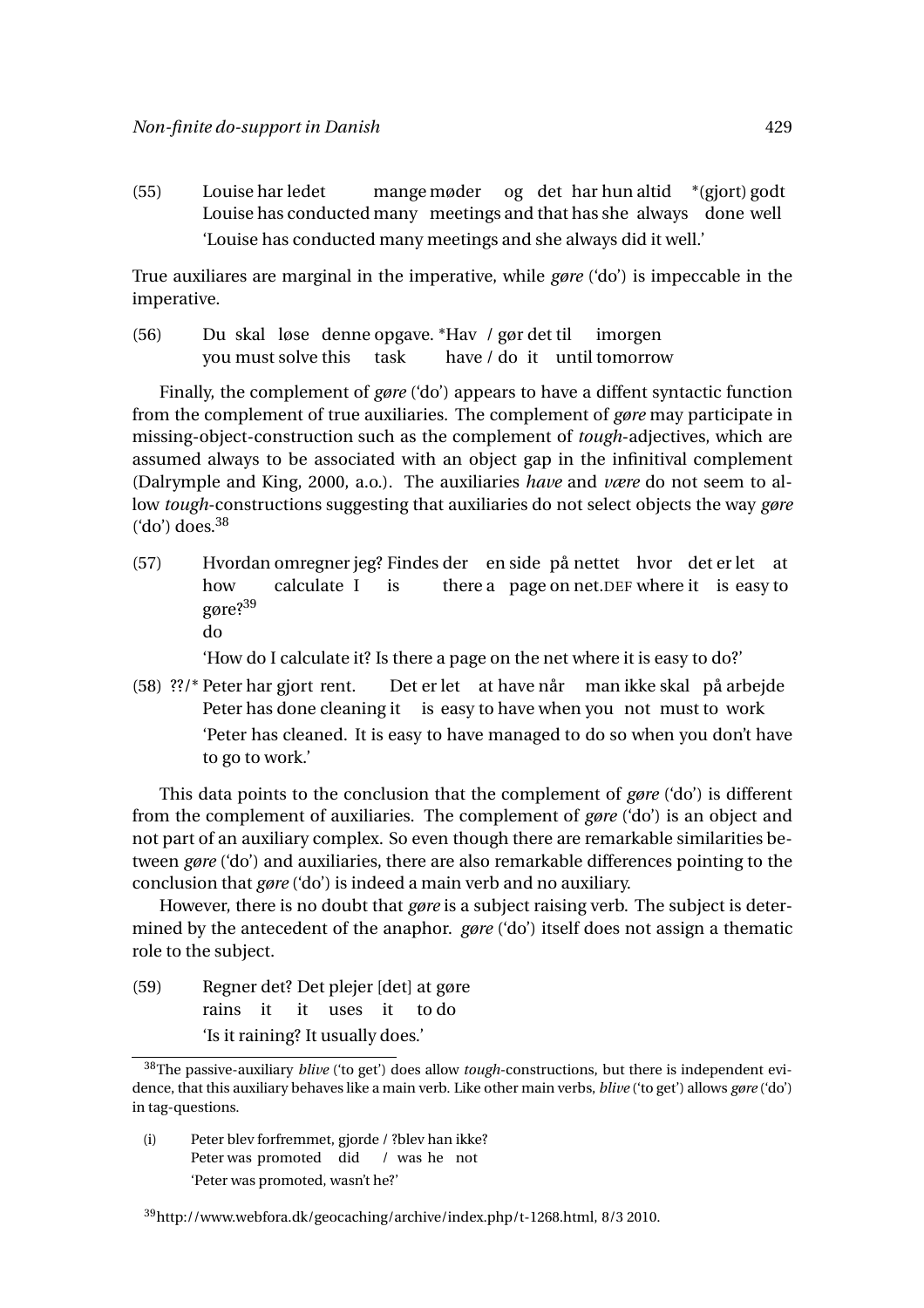(60) Arbejder han? Ja, det gør [han] works he yes that does he 'Is he working? Yes, he is.'

In (59), *gøre* ('do') occurs with an expletive subject as required by the VP antecedent containing the athematic verb *regne* ('rain'). In (60) *gøre* ('do') occurs with an agentive subject as required by the unergative *arbejde* ('work') in the VP antecedent.

Thus, I propose that *gøre* ('do') is a subject-raising main verb obligatorily selecting for a VP-anaphor as its object. The semantics of this verb is highly underspecified, but still the verb is able to license event-internal adjuncts that cannot be licensed by modals and auxiliaries alone. A corollary of this analysis is that VP-anaphors must be allowed to take subjects, even though they are categorially nouns. The lexical entry for *gøre* ('do') is given in  $(61)$ .<sup>40</sup>

```
(61) Lexical entry for gøre ('do')
```

```
gøre ('do') V (↑PRED)='DO〈(OBJ)〉(SUBJ)'
                      (\uparrow SUBJ)=(\uparrow OBJ SUBJ)\{ (\uparrowOBJ ANA) = c + | \{ (\uparrowOBJ VFORM) = c (\downarrowVFORM) |
                      ({\uparrow}OBJ VFORM) = c BAREINF }}
```
The first part of the lexical entry states that the verb selects a non-thematic subject and an object. The subject is structure-shared with the subject of the objectcomplement accounting for the raising-behaviour of the verb (Bresnan, 2001,p. 80/81).

The second part with the disjunction takes care of the categorial realization of the OBJ(ect). The OBJ(ect) is constrained to be either an anaphor or a VP asscociated with a VFORM attribute. In the latter case the value of the VFORM must be a bare infinitive or identical to the VFORM of the support verb.<sup>41</sup> Thus the embedded clause in (62a) has the f-structure shown in (62b).



<sup>40</sup>This entry will ulitmately also account for the finite uses of *gøre* ('do') , since I assume that FDS is enforced by the c-structure rules, i.e. the requirement that a (finite) clause is projected from a finite verb. However, the different distribution of finite and non-finite *gøre* ('do') as regards ellipsis needs to be accounted for.

<sup>&</sup>lt;sup>41</sup> If postverbal VPs are allowed to map to OBJ as in the analysis of Dalrymple and Lødrup (2000) this entry will have to be revised. However, in that case a mechanism to distinguish nominal from verbal objects is independently needed to prevent transitive verbs like *to read* from taking a VP object.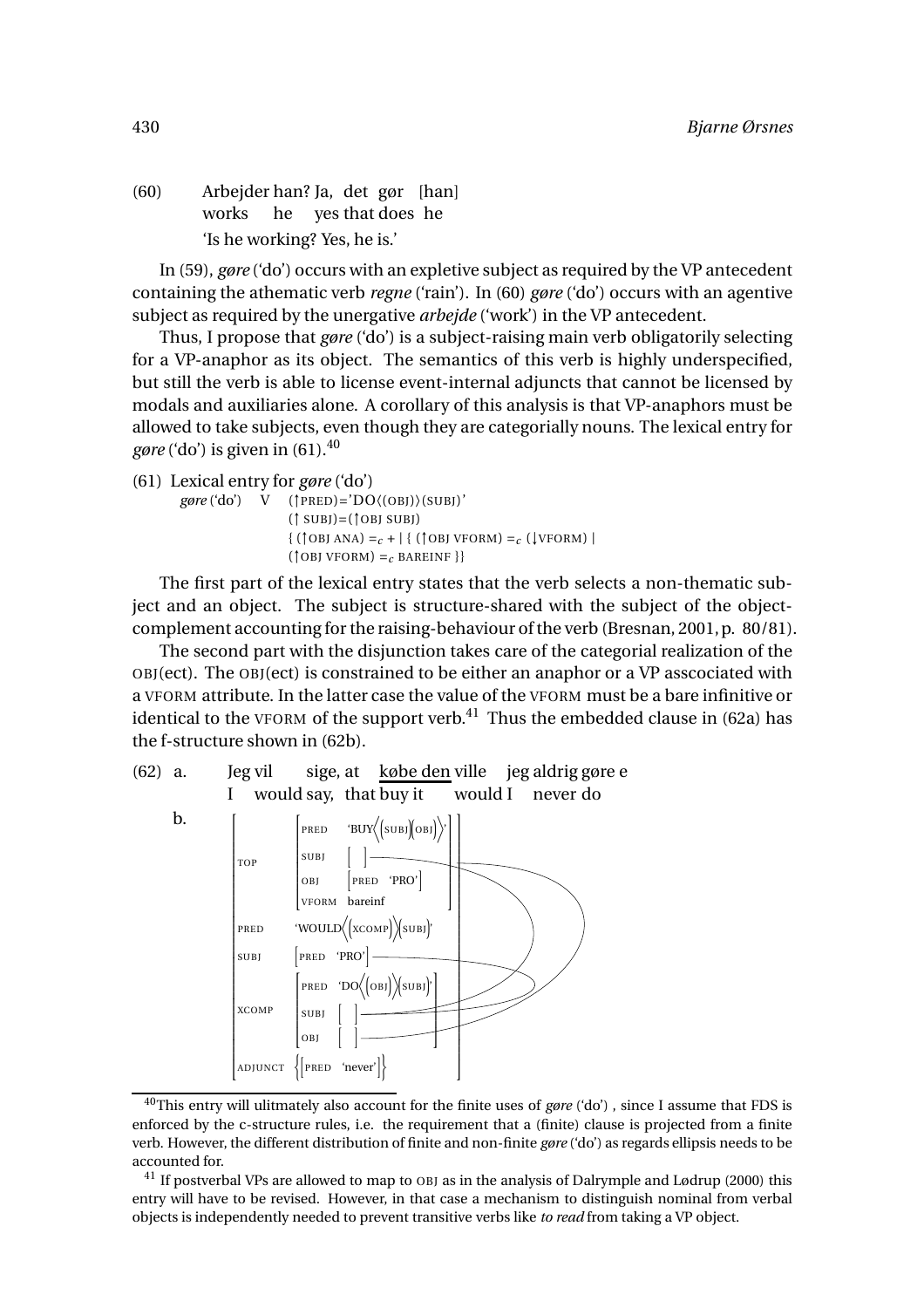As noted above this analysis presupposes that a VP-anaphor selects a subject for *gøre* ('do') to raise. The lexical entry for the VP anaphor *det* ('it') is given below.

 $det'$ <sup>(it'</sup>) N (<sup>†</sup>PRED)=<sup> $'$ </sup>PRO $\langle$ (†SUBJ) $\rangle'$  $(\uparrow ANA) = +$ 

The example in (64a) is assigned the f-structure shown in (64b).

 $(64)$  a. Peter uses not to do it plejer ikke at gøre det 'Peter usually doesn't do it.'



## **6 Conclusion**

The present analysis of NFDS in Danish has confirmed the claim in (Houser et al., 2010) that *do*-support in Danish is not entirely connected to tense. However, contrary to Houser et al. (2010) and contrary to Platzack (2008) NFDS has been shown not be optional. In specific environments NFDS is obligatory, and even in environments, where NFDS is indeed optional, its use is not random. Strong generalizations can be made about the use of NFDS in environments where it is otherwise optional. NFDS projects a VP where structure-function association requires a VP in the C-structure or where a specific reading of a verb requires a VP for reasons of subcategorization or stress placement. Finally NFDS serves to license event-internal adjuncts. Also, the status of support-*do* as an auxiliary as in Houser et al. (2010) has been cast into doubt. Instead support-*do* is analyzed as a special kind of raising verb obligatorily selecting a VP-anaphor. Several issues on NFDS are still pending. The claim that NFDS serves to license event-internal adjuncts needs to be given a firm theoretical underpining, and other occurrences of NFDS are still in need of an analysis. I have offered no account of NFDS with non-verbal predicates (cf. section 2) and I have not accounted for NFDS in comparatives where NFDS even appears to allow ellipsis (contrary to the claim in Houser et al. (2010). In this sense *do*-support still continues to present new questions and uses to be accounted for.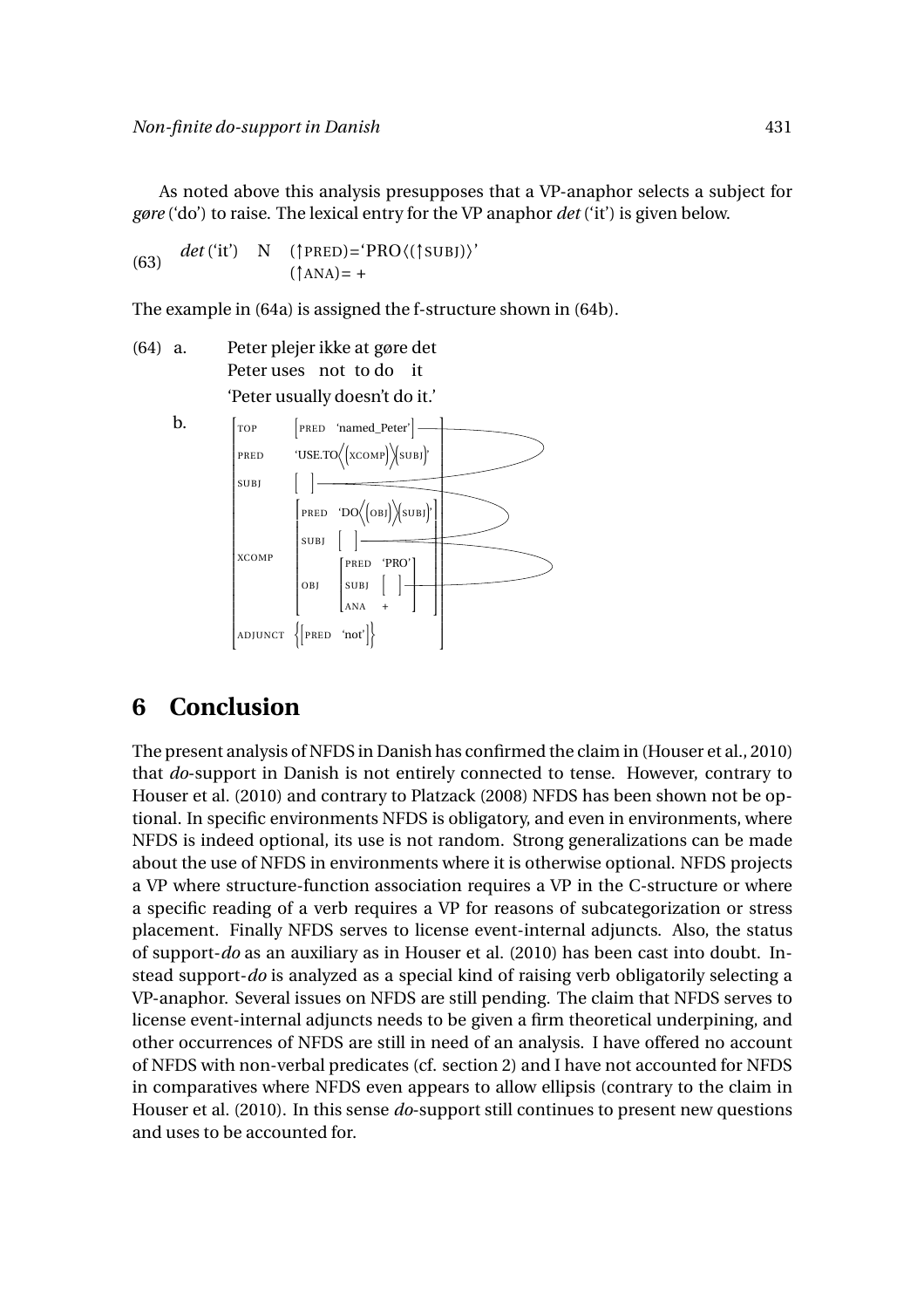## **References**

- Andréasson, Maia, 2008. Not All Objects Are Born Alike: Accessibility as a Key to Pronominal Object Shift in Swedish and Danish. In Butt, Miriam and Tracy Holloway King (eds.), *Proceedings of the LFG08 Conference*, pp. 26–45. University of Sydney.
- Bresnan, Joan, 2000. Optimal Syntax. In Dekkers, Joost, Frank van der Leeuw, and Jeroen van de Weijer (eds.), *Optimality Theory: Phonology, Syntax and Acquisition*, pp. 334–385. Oxford:OUP.
- ———, 2001. *Lexical-Functional Syntax*. Blackwell textbooks in linguistics. Blackwell.
- Chalcraft, Faye, 2006. Do-doubling in varieties of Englich. Paper presented at Workshop on Syntactic Doubling, Amsterdam, March 2006.
- Cook, Philippa, 2001. *Coherence in German: An information structure approach*. Ph.D. thesis, University of Manchester.
- Culicover, Peter W. and Jay Jackendoff, 2005. *Simpler Syntax*. Oxford University Press.
- Dalrymple, Mary, 2001. *Lexical-Functional Grammar*, vol. 34 of *Syntax and semantics*. Academic press.
- Dalrymple, Mary and Tracy H. King, 2000. Missing object constructions: lexical and constructional variation. In Butt, Miriam and Tracy H. King (eds.), *Proceedings of the LFG00 Conference: University of California Berkeley*, pp. 82–103.
- Dalrymple, Mary and Helge Lødrup, 2000. The grammatical function of complement clauses. In Butt, Miriam and Tracy H. King (eds.), *Proceedings of the LFG00 Conference: University of California Berkeley*, pp. 104–121.
- Falk, Yehuda, 2001. *Lexical-Functional Grammar*, vol. 126 of *CSLI Lecture Notes*. CSLI.
- Fanselow, Gisbert, 2003. Free Constituent Order: A Minimalist Interface Account. *Folia Linguistica*, 37:191–231.
- Halliday, Michael A. and Ruqaiya Hasan, 1976. *Cohesion in English*, vol. 9 of *English language series*. Longman.
- Hansen, Aage, 1967. *Moderne Dansk, vol. I-III*. Det Danske Sprog- og Litteraturselskab, Grafisk Forlag.
- Heine, Bernd, 1993. *Auxiliaries Cognitive forces and grammaticalization*. New York: Oxford University Press.
- Houser, Michael J., Line Mikkelsen, Ange Strom-Weber, and Maziar Toosarvandani, 2006. Gøre-Support in Danish. University of Berkeley.
- Houser, Michael J., Line Mikkelsen, and Maziar Toosarvandani, 2007. Verb Phrase Pronominalization in Danish: Deep or Surface Anaphora? In Brainbridge, Erin and Brian Agbayani (eds.), *Proceedings of the Thirty-Fourth Western Conference on Linguistics*, pp. 183–195.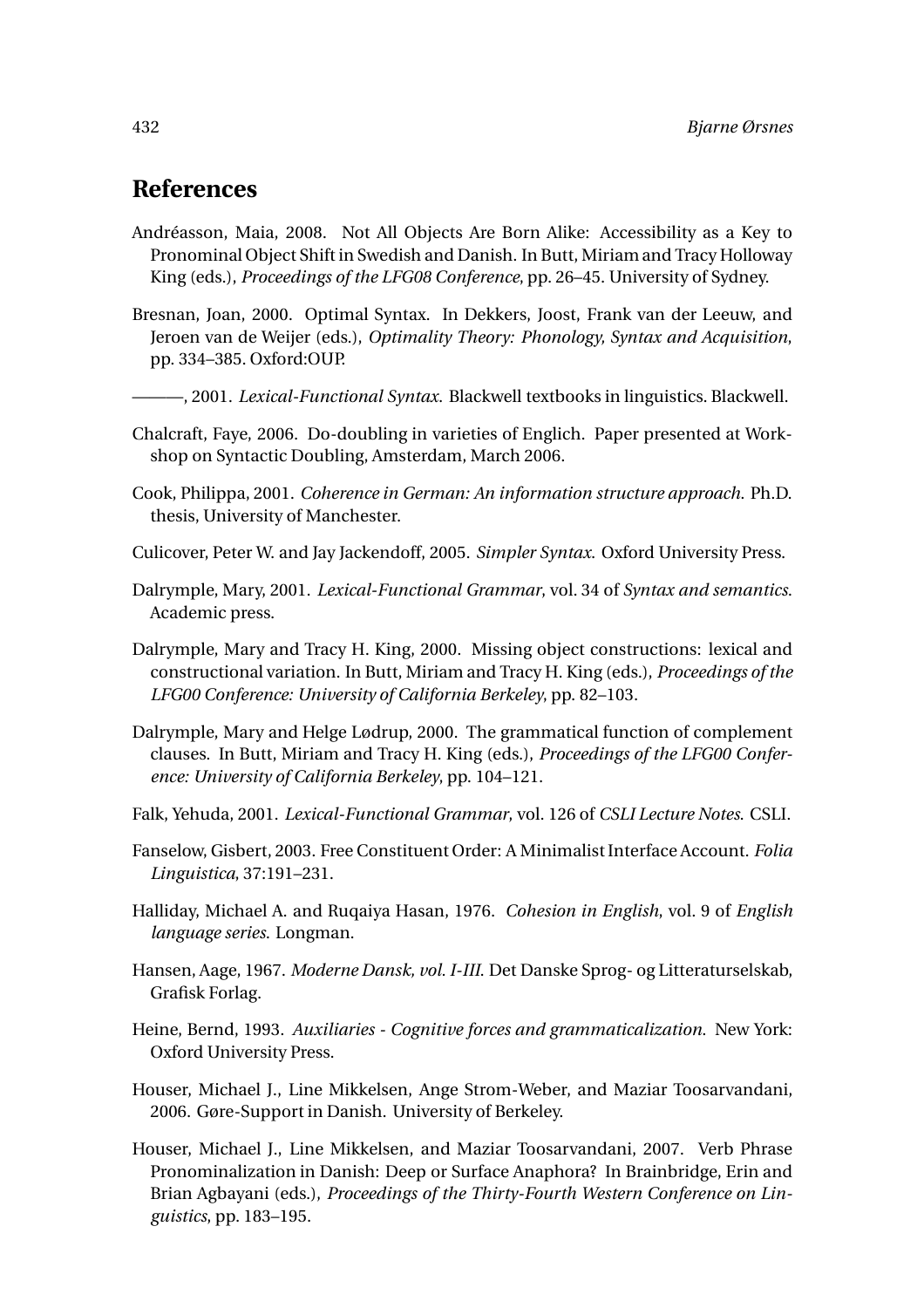———, 2010. A defective auxiliary in Danish. University of Berkeley.

- Ijbema, Aniek, 2002. *Grammaticalization and infinitival complements in Dutch*, vol. 54 of *LOT*. Utrecht: LOT.
- Jäger, Andreas, 2006. *Typology of 'do'-constructions*, vol. 12 of *Diversitas Linguarum*. Bochum: Universitätsverlag Dr. N. Brockmeyer.
- Jakobsen, Lisbeth Falster, 2009. Las os få analyseret lidt mere på verbet *at få*: *Få* + perfektum participium set i lyset af Construction Grammar. In Therkelsen, Rita and Eva Skafte Jensen (eds.), *Dramatikken i Grammatikken*, pp. 185–202. Institut for Kultur og Identitet, Roskilde Universitet.
- Källgren, Gunnel and Ellen F. Prince, 1989. Swedish VP-Topicalization and Yiddish Verb-Topicalization. *Nordic Journal of Linguistics*, 12:47–58.
- Kaplan, Ronald M. and John T. Maxwell, 1996. *LFG Grammar Writer's Workbench*. Tech. rep., Xerox Palo Alto Research Center.
- Kato, Kazuo and Ronald R. Butters, 1997. American instances of propredicate *do*. *JEngL*, 20:212–216.
- Krifka, Manfred, 2007. Basic notions of Information Structure. In C. Féry et al. (ed.), *The notions of information structure. Interdisciplinary Studies on Information Structure*, vol. 6 of *ISIS*. Potsdam: Universitätsverlag Potsdam.
- Langer, Nils, 2001. *Linguistic purism in action*. de Gruyter.
- Lødrup, Helge, 1990. VP-Topicalization and the Verb *gjøre* in Norwegian. *Working Papers in Scandinavian Syntax*, 45:3–12.
- Mikkelsen, Line, 2002. Expletive subjects in subject relative clauses. In Abraham, Werner and Jan-Wouter Zwart (eds.), *Studies in Comparative Germanic Syntax*, vol. 53, pp. 71–93. Amsterdam: John Benjamins.
- ———, 2009. On psosody and focus in object shift. University of Berkeley.
- Miller, Philip, 2000. Do auxiliare en anglais: un morphème grammatical sans signification propre. In de Carvalho, Paulo and Laurence Labrune (eds.), *Travaux Linguistiques du Cerlico*, vol. 13, pp. 119–147.
	- ———, 2002. Les emplois non finis de *do* auxiliare. In Delmas, Claude (ed.), *Construire et reconstruire en linguistique anglaise: Syntaxe et sèmantique*, vol. 107 of *CIEREC: Travaux*, pp. 185–98. Universitè de Saint Etienne.
- Öhlschläger, Günther, 1989. *Zur Syntax und Semantik der Modalverben des Deutschen*, vol. 144 of *Linguistische Arbeiten*. Tübingen: Niemeyer.
- Platzack, Christer, 2008. Cross Linguistic Variation in the Realm of Support Verbs. Lund University. Comparative Germanic Syntax Workshop, Edinburgh 2008.